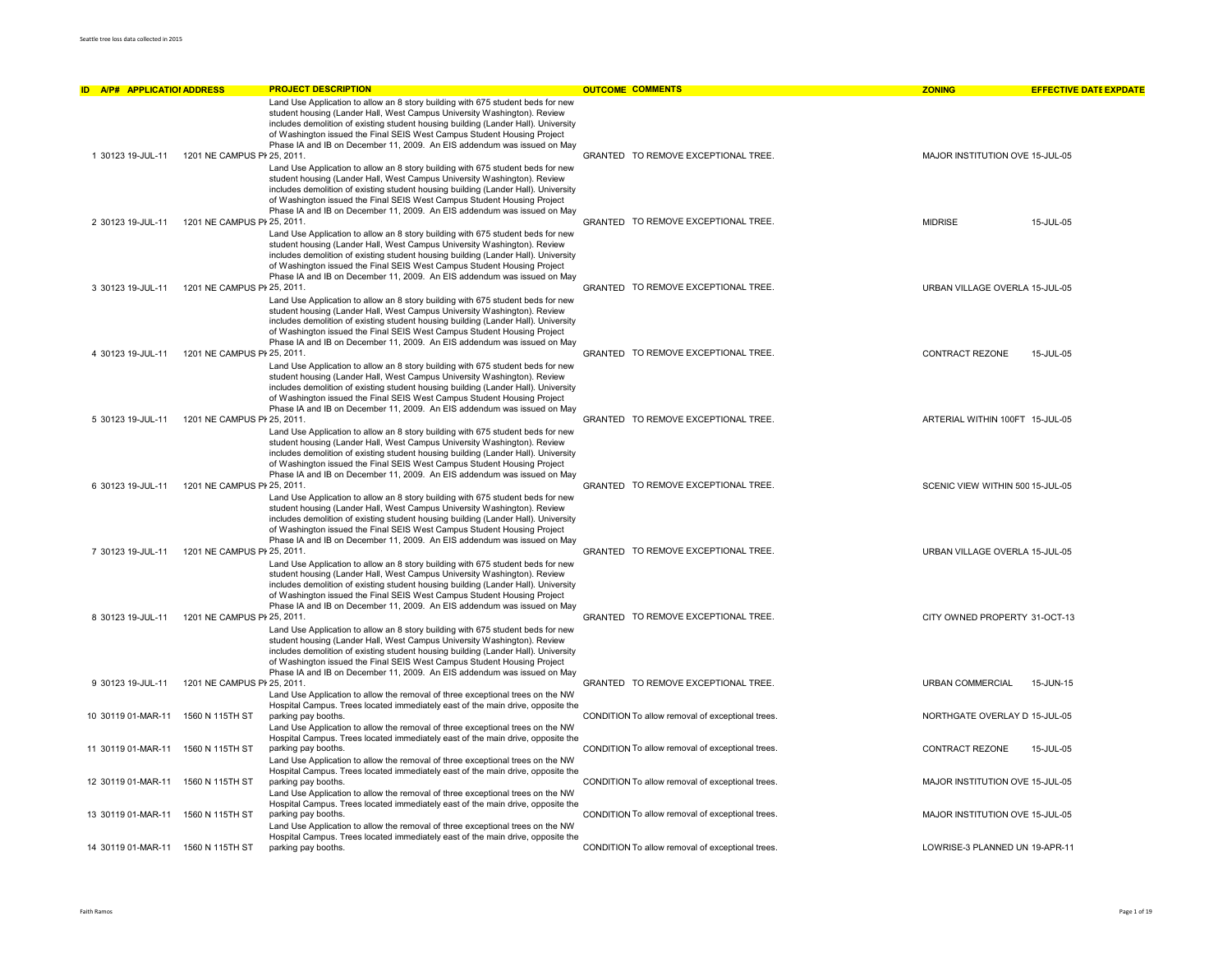|                                    |                 | Land Use Application to allow the removal of three exceptional trees on the NW                                                                                      |                                                  |                                 |           |
|------------------------------------|-----------------|---------------------------------------------------------------------------------------------------------------------------------------------------------------------|--------------------------------------------------|---------------------------------|-----------|
|                                    |                 | Hospital Campus. Trees located immediately east of the main drive, opposite the                                                                                     |                                                  |                                 |           |
| 15 30119 01-MAR-11                 | 1560 N 115TH ST | parking pay booths.                                                                                                                                                 | CONDITION To allow removal of exceptional trees. | MAJOR INSTITUTION OVE 15-JUL-05 |           |
|                                    |                 | Land Use Application to allow the removal of three exceptional trees on the NW                                                                                      |                                                  |                                 |           |
| 16 30119 01-MAR-11                 | 1560 N 115TH ST | Hospital Campus. Trees located immediately east of the main drive, opposite the<br>parking pay booths.                                                              | CONDITION To allow removal of exceptional trees. | ARTERIAL WITHIN 100FT 15-JUL-05 |           |
|                                    |                 | Land Use Application to allow the removal of three exceptional trees on the NW                                                                                      |                                                  |                                 |           |
|                                    |                 | Hospital Campus. Trees located immediately east of the main drive, opposite the                                                                                     |                                                  |                                 |           |
| 17 30119 01-MAR-11                 | 1560 N 115TH ST | parking pay booths.                                                                                                                                                 | CONDITION To allow removal of exceptional trees. | <b>LANDFILL</b>                 | 15-JUL-05 |
|                                    |                 | Land Use Application to allow the removal of three exceptional trees on the NW                                                                                      |                                                  |                                 |           |
|                                    |                 | Hospital Campus. Trees located immediately east of the main drive, opposite the                                                                                     |                                                  |                                 |           |
| 18 30119 01-MAR-11                 | 1560 N 115TH ST | parking pay booths.                                                                                                                                                 | CONDITION To allow removal of exceptional trees. | URBAN VILLAGE OVERLA 15-JUL-05  |           |
|                                    |                 | Land Use Application to allow the removal of three exceptional trees on the NW                                                                                      |                                                  |                                 |           |
|                                    |                 | Hospital Campus. Trees located immediately east of the main drive, opposite the                                                                                     |                                                  |                                 |           |
| 19 30119 01-MAR-11                 | 1560 N 115TH ST | parking pay booths.                                                                                                                                                 | CONDITION To allow removal of exceptional trees. | SALMON WATERSHED                | 15-JUL-05 |
|                                    |                 | Land Use Application to allow the removal of three exceptional trees on the NW                                                                                      |                                                  |                                 |           |
|                                    |                 | Hospital Campus. Trees located immediately east of the main drive, opposite the                                                                                     |                                                  |                                 |           |
| 20 30119 01-MAR-11                 | 1560 N 115TH ST | parking pay booths.                                                                                                                                                 | CONDITION To allow removal of exceptional trees. | SPECIAL GRADING REQU 15-JUL-05  |           |
|                                    |                 | Land Use Application to allow the removal of three exceptional trees on the NW                                                                                      |                                                  |                                 |           |
|                                    |                 | Hospital Campus. Trees located immediately east of the main drive, opposite the                                                                                     |                                                  |                                 |           |
| 21 30119 01-MAR-11                 | 1560 N 115TH ST | parking pay booths.                                                                                                                                                 | CONDITION To allow removal of exceptional trees. | LOWRISE-2                       | 19-APR-11 |
|                                    |                 | Land Use Application to allow the removal of three exceptional trees on the NW                                                                                      |                                                  |                                 |           |
|                                    |                 | Hospital Campus. Trees located immediately east of the main drive, opposite the                                                                                     |                                                  |                                 |           |
| 22 30119 01-MAR-11 1560 N 115TH ST |                 | parking pay booths.                                                                                                                                                 | CONDITION To allow removal of exceptional trees. | LOWRISE-3                       | 19-APR-11 |
|                                    |                 | Land Use Application to allow the renovation of Husky Stadium to replace the                                                                                        |                                                  |                                 |           |
|                                    |                 | existing facility except for the north stands. Project includes 122,000 cu. yds. of                                                                                 |                                                  |                                 |           |
|                                    |                 | grading within the stadium foot print, the development of new structures for                                                                                        |                                                  |                                 |           |
|                                    |                 | seating, programs and stadium support facilities, new sports medicine clinic and                                                                                    |                                                  |                                 |           |
|                                    |                 | interior parking for 200 vehicles. No increase of seating or reduction in parking                                                                                   |                                                  |                                 |           |
|                                    |                 | is proposed. The removal of two exceptional trees has been approved. Draft and<br>Final Supplementary Environmental Impact Statement has been issued by the         |                                                  |                                 |           |
| 23 30121 21-APR-11                 |                 | 3800 MONTLAKE BL' University of Washington.                                                                                                                         | <b>GRANTED</b>                                   | SINGLE FAMILY 9600              | 15-JUL-05 |
|                                    |                 |                                                                                                                                                                     |                                                  |                                 |           |
|                                    |                 | Land Use Application to allow the renovation of Husky Stadium to replace the<br>existing facility except for the north stands. Project includes 122,000 cu. yds. of |                                                  |                                 |           |
|                                    |                 | grading within the stadium foot print, the development of new structures for                                                                                        |                                                  |                                 |           |
|                                    |                 | seating, programs and stadium support facilities, new sports medicine clinic and                                                                                    |                                                  |                                 |           |
|                                    |                 | interior parking for 200 vehicles. No increase of seating or reduction in parking                                                                                   |                                                  |                                 |           |
|                                    |                 | is proposed. The removal of two exceptional trees has been approved. Draft and                                                                                      |                                                  |                                 |           |
|                                    |                 | Final Supplementary Environmental Impact Statement has been issued by the                                                                                           |                                                  |                                 |           |
| 24 30121 21-APR-11                 |                 | 3800 MONTLAKE BL' University of Washington.                                                                                                                         | <b>GRANTED</b>                                   | <b>URBAN RESIDENTIAL</b>        | 15-JUL-05 |
|                                    |                 | Land Use Application to allow the renovation of Husky Stadium to replace the                                                                                        |                                                  |                                 |           |
|                                    |                 | existing facility except for the north stands. Project includes 122,000 cu. yds. of                                                                                 |                                                  |                                 |           |
|                                    |                 | grading within the stadium foot print, the development of new structures for                                                                                        |                                                  |                                 |           |
|                                    |                 | seating, programs and stadium support facilities, new sports medicine clinic and                                                                                    |                                                  |                                 |           |
|                                    |                 | interior parking for 200 vehicles. No increase of seating or reduction in parking                                                                                   |                                                  |                                 |           |
|                                    |                 | is proposed. The removal of two exceptional trees has been approved. Draft and                                                                                      |                                                  |                                 |           |
|                                    |                 | Final Supplementary Environmental Impact Statement has been issued by the                                                                                           |                                                  |                                 |           |
| 25 30121 21-APR-11                 |                 | 3800 MONTLAKE BL' University of Washington.                                                                                                                         | <b>GRANTED</b>                                   | MAJOR INSTITUTION OVE 15-JUL-05 |           |
|                                    |                 | Land Use Application to allow the renovation of Husky Stadium to replace the                                                                                        |                                                  |                                 |           |
|                                    |                 | existing facility except for the north stands. Project includes 122,000 cu. yds. of                                                                                 |                                                  |                                 |           |
|                                    |                 | grading within the stadium foot print, the development of new structures for                                                                                        |                                                  |                                 |           |
|                                    |                 | seating, programs and stadium support facilities, new sports medicine clinic and                                                                                    |                                                  |                                 |           |
|                                    |                 | interior parking for 200 vehicles. No increase of seating or reduction in parking<br>is proposed. The removal of two exceptional trees has been approved. Draft and |                                                  |                                 |           |
|                                    |                 | Final Supplementary Environmental Impact Statement has been issued by the                                                                                           |                                                  |                                 |           |
| 26 30121 21-APR-11                 |                 | 3800 MONTLAKE BL' University of Washington.                                                                                                                         | <b>GRANTED</b>                                   | CONTRACT REZONE                 | 15-JUL-05 |
|                                    |                 | Land Use Application to allow the renovation of Husky Stadium to replace the                                                                                        |                                                  |                                 |           |
|                                    |                 | existing facility except for the north stands. Project includes 122,000 cu. yds. of                                                                                 |                                                  |                                 |           |
|                                    |                 | grading within the stadium foot print, the development of new structures for                                                                                        |                                                  |                                 |           |
|                                    |                 | seating, programs and stadium support facilities, new sports medicine clinic and                                                                                    |                                                  |                                 |           |
|                                    |                 | interior parking for 200 vehicles. No increase of seating or reduction in parking                                                                                   |                                                  |                                 |           |
|                                    |                 | is proposed. The removal of two exceptional trees has been approved. Draft and                                                                                      |                                                  |                                 |           |
|                                    |                 | Final Supplementary Environmental Impact Statement has been issued by the                                                                                           |                                                  |                                 |           |
| 27 30121 21-APR-11                 |                 | 3800 MONTLAKE BL' University of Washington.                                                                                                                         | <b>GRANTED</b>                                   | MAJOR INSTITUTION OVE 15-JUL-05 |           |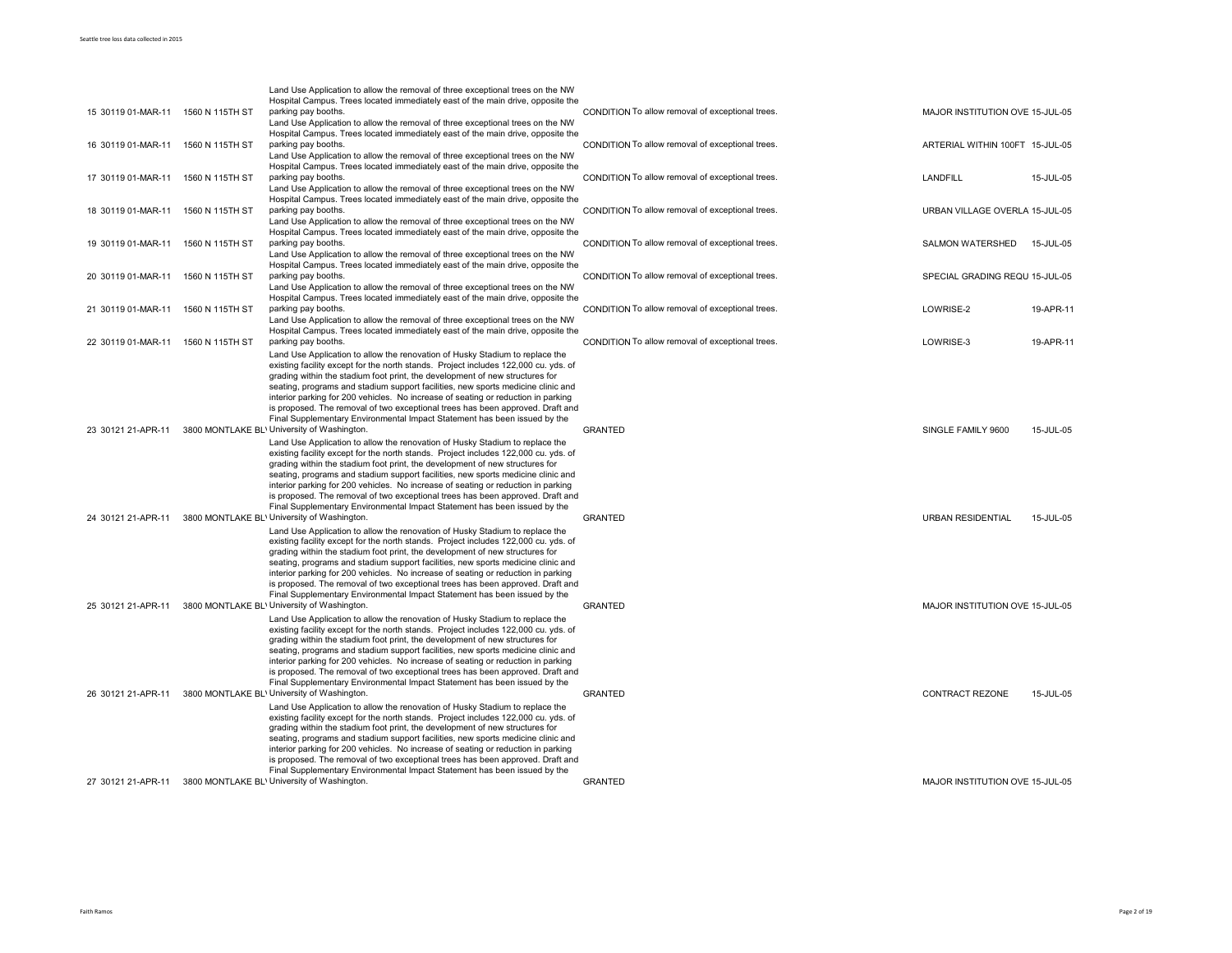|                    | Land Use Application to allow the renovation of Husky Stadium to replace the<br>existing facility except for the north stands. Project includes 122,000 cu. yds. of<br>grading within the stadium foot print, the development of new structures for                                                                                                                                                                                                                                                                                                                                         |                |                                 |           |
|--------------------|---------------------------------------------------------------------------------------------------------------------------------------------------------------------------------------------------------------------------------------------------------------------------------------------------------------------------------------------------------------------------------------------------------------------------------------------------------------------------------------------------------------------------------------------------------------------------------------------|----------------|---------------------------------|-----------|
|                    | seating, programs and stadium support facilities, new sports medicine clinic and<br>interior parking for 200 vehicles. No increase of seating or reduction in parking<br>is proposed. The removal of two exceptional trees has been approved. Draft and                                                                                                                                                                                                                                                                                                                                     |                |                                 |           |
| 28 30121 21-APR-11 | Final Supplementary Environmental Impact Statement has been issued by the<br>3800 MONTLAKE BL' University of Washington.                                                                                                                                                                                                                                                                                                                                                                                                                                                                    | <b>GRANTED</b> | CONSERVANCY PRESER\ 15-JUL-05   |           |
|                    | Land Use Application to allow the renovation of Husky Stadium to replace the<br>existing facility except for the north stands. Project includes 122,000 cu. yds. of<br>grading within the stadium foot print, the development of new structures for<br>seating, programs and stadium support facilities, new sports medicine clinic and                                                                                                                                                                                                                                                     |                |                                 |           |
|                    | interior parking for 200 vehicles. No increase of seating or reduction in parking<br>is proposed. The removal of two exceptional trees has been approved. Draft and<br>Final Supplementary Environmental Impact Statement has been issued by the                                                                                                                                                                                                                                                                                                                                            |                |                                 |           |
| 29 30121 21-APR-11 | 3800 MONTLAKE BL' University of Washington.                                                                                                                                                                                                                                                                                                                                                                                                                                                                                                                                                 | <b>GRANTED</b> | MAJOR INSTITUTION OVE 15-JUL-05 |           |
|                    | Land Use Application to allow the renovation of Husky Stadium to replace the<br>existing facility except for the north stands. Project includes 122,000 cu. yds. of<br>grading within the stadium foot print, the development of new structures for<br>seating, programs and stadium support facilities, new sports medicine clinic and<br>interior parking for 200 vehicles. No increase of seating or reduction in parking<br>is proposed. The removal of two exceptional trees has been approved. Draft and                                                                              |                |                                 |           |
| 30 30121 21-APR-11 | Final Supplementary Environmental Impact Statement has been issued by the<br>3800 MONTLAKE BL' University of Washington.                                                                                                                                                                                                                                                                                                                                                                                                                                                                    | <b>GRANTED</b> | CONSERVANCY MANAGE 15-JUL-05    |           |
|                    | Land Use Application to allow the renovation of Husky Stadium to replace the<br>existing facility except for the north stands. Project includes 122,000 cu. yds. of<br>grading within the stadium foot print, the development of new structures for<br>seating, programs and stadium support facilities, new sports medicine clinic and<br>interior parking for 200 vehicles. No increase of seating or reduction in parking<br>is proposed. The removal of two exceptional trees has been approved. Draft and<br>Final Supplementary Environmental Impact Statement has been issued by the |                |                                 |           |
| 31 30121 21-APR-11 | 3800 MONTLAKE BL' University of Washington.                                                                                                                                                                                                                                                                                                                                                                                                                                                                                                                                                 | <b>GRANTED</b> | MAJOR INSTITUTION OVE 15-JUL-05 |           |
|                    | Land Use Application to allow the renovation of Husky Stadium to replace the<br>existing facility except for the north stands. Project includes 122,000 cu. yds. of<br>grading within the stadium foot print, the development of new structures for<br>seating, programs and stadium support facilities, new sports medicine clinic and<br>interior parking for 200 vehicles. No increase of seating or reduction in parking<br>is proposed. The removal of two exceptional trees has been approved. Draft and<br>Final Supplementary Environmental Impact Statement has been issued by the |                |                                 |           |
| 32 30121 21-APR-11 | 3800 MONTLAKE BL' University of Washington.                                                                                                                                                                                                                                                                                                                                                                                                                                                                                                                                                 | <b>GRANTED</b> | ARTERIAL WITHIN 100FT 15-JUL-05 |           |
|                    | Land Use Application to allow the renovation of Husky Stadium to replace the<br>existing facility except for the north stands. Project includes 122,000 cu. yds. of<br>grading within the stadium foot print, the development of new structures for<br>seating, programs and stadium support facilities, new sports medicine clinic and<br>interior parking for 200 vehicles. No increase of seating or reduction in parking<br>is proposed. The removal of two exceptional trees has been approved. Draft and<br>Final Supplementary Environmental Impact Statement has been issued by the |                |                                 |           |
| 33 30121 21-APR-11 | 3800 MONTLAKE BL' University of Washington.                                                                                                                                                                                                                                                                                                                                                                                                                                                                                                                                                 | <b>GRANTED</b> | LANDFILL                        | 15-JUL-05 |
|                    | Land Use Application to allow the renovation of Husky Stadium to replace the<br>existing facility except for the north stands. Project includes 122,000 cu. yds. of<br>grading within the stadium foot print, the development of new structures for<br>seating, programs and stadium support facilities, new sports medicine clinic and<br>interior parking for 200 vehicles. No increase of seating or reduction in parking<br>is proposed. The removal of two exceptional trees has been approved. Draft and<br>Final Supplementary Environmental Impact Statement has been issued by the |                |                                 |           |
| 34 30121 21-APR-11 | 3800 MONTLAKE BL' University of Washington.                                                                                                                                                                                                                                                                                                                                                                                                                                                                                                                                                 | GRANTED        | STEEP SLOPE (>=40%) 15-JUL-05   |           |
|                    | Land Use Application to allow the renovation of Husky Stadium to replace the<br>existing facility except for the north stands. Project includes 122,000 cu. yds. of<br>grading within the stadium foot print, the development of new structures for<br>seating, programs and stadium support facilities, new sports medicine clinic and<br>interior parking for 200 vehicles. No increase of seating or reduction in parking<br>is proposed. The removal of two exceptional trees has been approved. Draft and                                                                              |                |                                 |           |
| 35 30121 21-APR-11 | Final Supplementary Environmental Impact Statement has been issued by the<br>3800 MONTLAKE BL' University of Washington.                                                                                                                                                                                                                                                                                                                                                                                                                                                                    | <b>GRANTED</b> | <b>RIPARIAN CORRIDOR</b>        | 15-JUL-05 |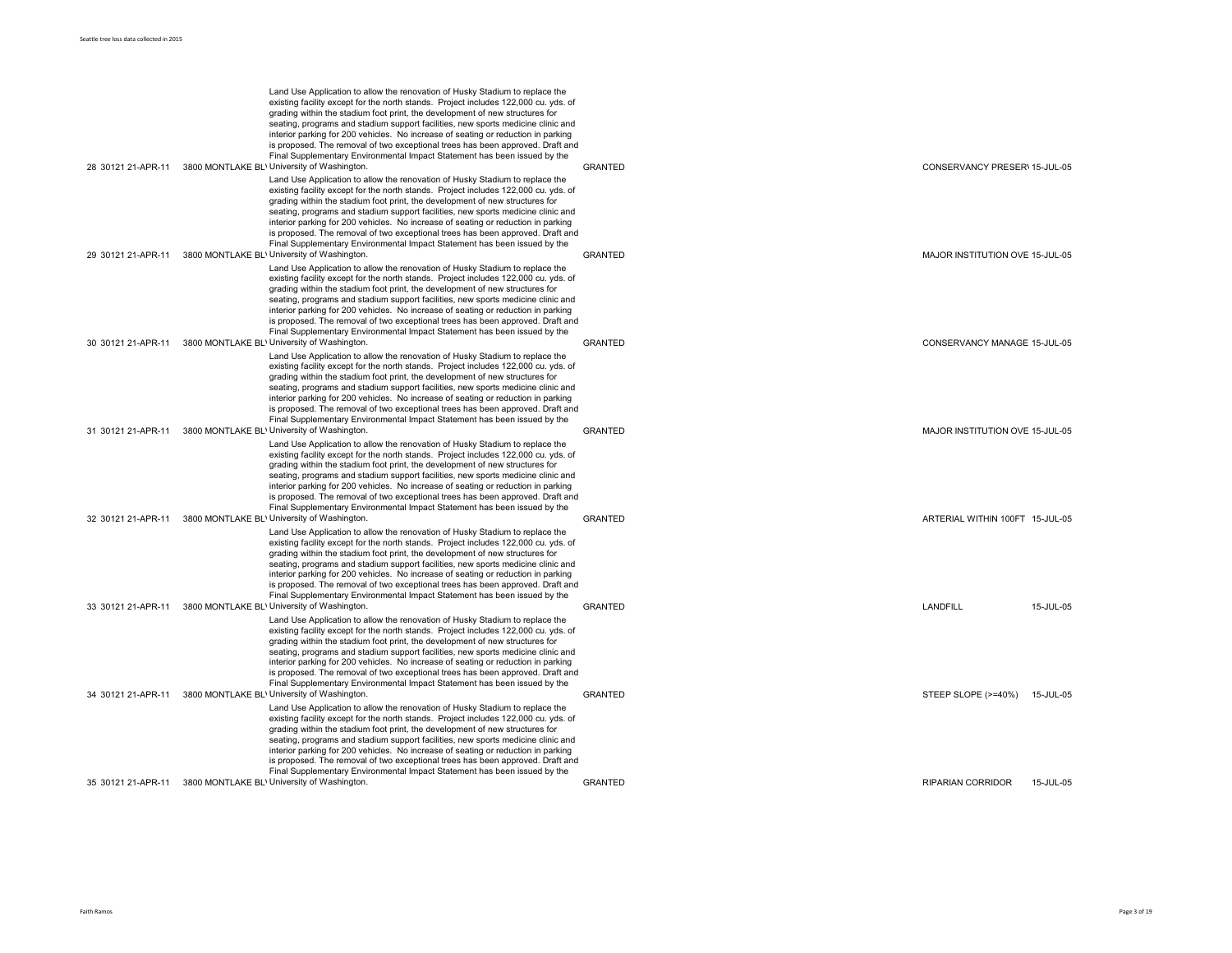|                    | Land Use Application to allow the renovation of Husky Stadium to replace the<br>existing facility except for the north stands. Project includes 122,000 cu. yds. of<br>grading within the stadium foot print, the development of new structures for<br>seating, programs and stadium support facilities, new sports medicine clinic and<br>interior parking for 200 vehicles. No increase of seating or reduction in parking<br>is proposed. The removal of two exceptional trees has been approved. Draft and                                                                              |                |                                 |
|--------------------|---------------------------------------------------------------------------------------------------------------------------------------------------------------------------------------------------------------------------------------------------------------------------------------------------------------------------------------------------------------------------------------------------------------------------------------------------------------------------------------------------------------------------------------------------------------------------------------------|----------------|---------------------------------|
| 36 30121 21-APR-11 | Final Supplementary Environmental Impact Statement has been issued by the<br>3800 MONTLAKE BL' University of Washington.                                                                                                                                                                                                                                                                                                                                                                                                                                                                    | <b>GRANTED</b> | 15-JUL-05<br>WETLAND            |
|                    | Land Use Application to allow the renovation of Husky Stadium to replace the<br>existing facility except for the north stands. Project includes 122,000 cu. yds. of<br>grading within the stadium foot print, the development of new structures for<br>seating, programs and stadium support facilities, new sports medicine clinic and<br>interior parking for 200 vehicles. No increase of seating or reduction in parking<br>is proposed. The removal of two exceptional trees has been approved. Draft and<br>Final Supplementary Environmental Impact Statement has been issued by the |                |                                 |
| 37 30121 21-APR-11 | 3800 MONTLAKE BL' University of Washington.                                                                                                                                                                                                                                                                                                                                                                                                                                                                                                                                                 | <b>GRANTED</b> | LIQUEFACTION PRONE S(15-JUL-05  |
|                    | Land Use Application to allow the renovation of Husky Stadium to replace the<br>existing facility except for the north stands. Project includes 122,000 cu. yds. of<br>grading within the stadium foot print, the development of new structures for<br>seating, programs and stadium support facilities, new sports medicine clinic and<br>interior parking for 200 vehicles. No increase of seating or reduction in parking<br>is proposed. The removal of two exceptional trees has been approved. Draft and<br>Final Supplementary Environmental Impact Statement has been issued by the |                |                                 |
| 38 30121 21-APR-11 | 3800 MONTLAKE BL' University of Washington.                                                                                                                                                                                                                                                                                                                                                                                                                                                                                                                                                 | <b>GRANTED</b> | ARCHAELOGICAL BUFFEI 15-JUL-05  |
|                    | Land Use Application to allow the renovation of Husky Stadium to replace the<br>existing facility except for the north stands. Project includes 122,000 cu. yds. of<br>grading within the stadium foot print, the development of new structures for<br>seating, programs and stadium support facilities, new sports medicine clinic and<br>interior parking for 200 vehicles. No increase of seating or reduction in parking<br>is proposed. The removal of two exceptional trees has been approved. Draft and<br>Final Supplementary Environmental Impact Statement has been issued by the |                |                                 |
| 39 30121 21-APR-11 | 3800 MONTLAKE BL' University of Washington.                                                                                                                                                                                                                                                                                                                                                                                                                                                                                                                                                 | <b>GRANTED</b> | SPECIAL GRADING REQU 15-JUL-05  |
|                    | Land Use Application to allow the renovation of Husky Stadium to replace the<br>existing facility except for the north stands. Project includes 122,000 cu. yds. of<br>grading within the stadium foot print, the development of new structures for<br>seating, programs and stadium support facilities, new sports medicine clinic and<br>interior parking for 200 vehicles. No increase of seating or reduction in parking<br>is proposed. The removal of two exceptional trees has been approved. Draft and<br>Final Supplementary Environmental Impact Statement has been issued by the |                |                                 |
| 40 30121 21-APR-11 | 3800 MONTLAKE BL' University of Washington.                                                                                                                                                                                                                                                                                                                                                                                                                                                                                                                                                 | <b>GRANTED</b> | COMMERCIAL1-40<br>15-JUL-05     |
|                    | Land Use Application to allow the renovation of Husky Stadium to replace the<br>existing facility except for the north stands. Project includes 122,000 cu. yds. of<br>grading within the stadium foot print, the development of new structures for<br>seating, programs and stadium support facilities, new sports medicine clinic and<br>interior parking for 200 vehicles. No increase of seating or reduction in parking<br>is proposed. The removal of two exceptional trees has been approved. Draft and<br>Final Supplementary Environmental Impact Statement has been issued by the |                |                                 |
| 41 30121 21-APR-11 | 3800 MONTLAKE BL' University of Washington.                                                                                                                                                                                                                                                                                                                                                                                                                                                                                                                                                 | <b>GRANTED</b> | MAJOR INSTITUTION OVE 15-JUL-05 |
|                    | Land Use Application to allow the renovation of Husky Stadium to replace the<br>existing facility except for the north stands. Project includes 122,000 cu. yds. of<br>grading within the stadium foot print, the development of new structures for<br>seating, programs and stadium support facilities, new sports medicine clinic and<br>interior parking for 200 vehicles. No increase of seating or reduction in parking<br>is proposed. The removal of two exceptional trees has been approved. Draft and<br>Final Supplementary Environmental Impact Statement has been issued by the |                |                                 |
| 42 30121 21-APR-11 | 3800 MONTLAKE BL' University of Washington.                                                                                                                                                                                                                                                                                                                                                                                                                                                                                                                                                 | <b>GRANTED</b> | <b>MIDRISE</b><br>15-JUL-05     |
|                    | Land Use Application to allow the renovation of Husky Stadium to replace the<br>existing facility except for the north stands. Project includes 122,000 cu. yds. of<br>grading within the stadium foot print, the development of new structures for<br>seating, programs and stadium support facilities, new sports medicine clinic and<br>interior parking for 200 vehicles. No increase of seating or reduction in parking<br>is proposed. The removal of two exceptional trees has been approved. Draft and<br>Final Supplementary Environmental Impact Statement has been issued by the |                |                                 |
| 43 30121 21-APR-11 | 3800 MONTLAKE BL' University of Washington.                                                                                                                                                                                                                                                                                                                                                                                                                                                                                                                                                 | <b>GRANTED</b> | MAJOR INSTITUTION OVE 15-JUL-05 |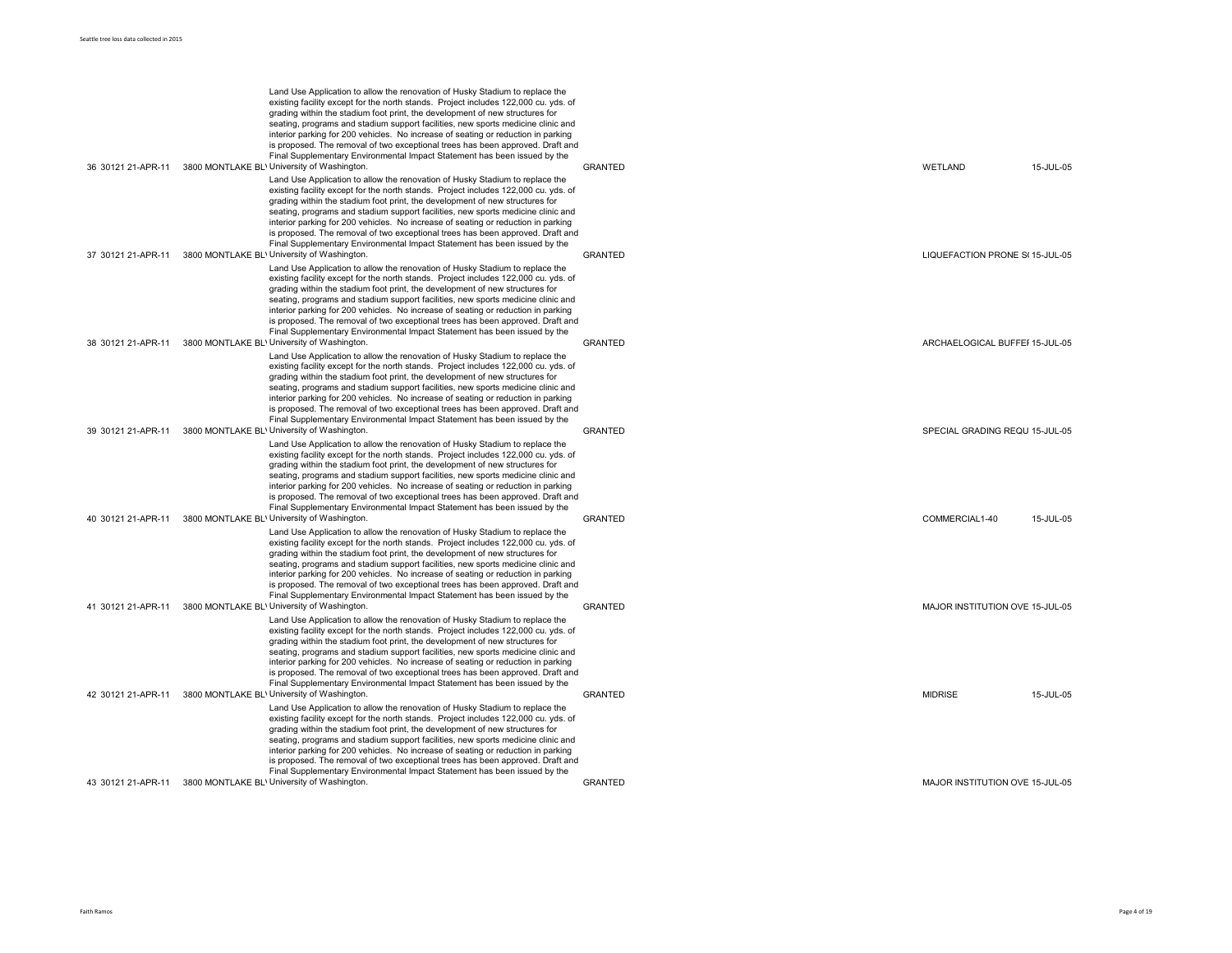| 44 30121 21-APR-11 |               | Land Use Application to allow the renovation of Husky Stadium to replace the<br>existing facility except for the north stands. Project includes 122,000 cu. yds. of<br>grading within the stadium foot print, the development of new structures for<br>seating, programs and stadium support facilities, new sports medicine clinic and<br>interior parking for 200 vehicles. No increase of seating or reduction in parking<br>is proposed. The removal of two exceptional trees has been approved. Draft and<br>Final Supplementary Environmental Impact Statement has been issued by the<br>3800 MONTLAKE BL' University of Washington. | <b>GRANTED</b>   | LOWRISE-2                        | 19-APR-11 |
|--------------------|---------------|--------------------------------------------------------------------------------------------------------------------------------------------------------------------------------------------------------------------------------------------------------------------------------------------------------------------------------------------------------------------------------------------------------------------------------------------------------------------------------------------------------------------------------------------------------------------------------------------------------------------------------------------|------------------|----------------------------------|-----------|
| 45 30121 21-APR-11 |               | Land Use Application to allow the renovation of Husky Stadium to replace the<br>existing facility except for the north stands. Project includes 122,000 cu. yds. of<br>grading within the stadium foot print, the development of new structures for<br>seating, programs and stadium support facilities, new sports medicine clinic and<br>interior parking for 200 vehicles. No increase of seating or reduction in parking<br>is proposed. The removal of two exceptional trees has been approved. Draft and<br>Final Supplementary Environmental Impact Statement has been issued by the<br>3800 MONTLAKE BL' University of Washington. | <b>GRANTED</b>   | LOWRISE-3                        | 19-APR-11 |
|                    |               | Land Use Application to allow the renovation of Husky Stadium to replace the<br>existing facility except for the north stands. Project includes 122,000 cu. yds. of<br>grading within the stadium foot print, the development of new structures for<br>seating, programs and stadium support facilities, new sports medicine clinic and<br>interior parking for 200 vehicles. No increase of seating or reduction in parking<br>is proposed. The removal of two exceptional trees has been approved. Draft and<br>Final Supplementary Environmental Impact Statement has been issued by the                                                |                  |                                  |           |
| 46 30121 21-APR-11 |               | 3800 MONTLAKE BL' University of Washington.<br>Land Use Application to allow the renovation of Husky Stadium to replace the<br>existing facility except for the north stands. Project includes 122,000 cu. yds. of<br>grading within the stadium foot print, the development of new structures for<br>seating, programs and stadium support facilities, new sports medicine clinic and<br>interior parking for 200 vehicles. No increase of seating or reduction in parking<br>is proposed. The removal of two exceptional trees has been approved. Draft and<br>Final Supplementary Environmental Impact Statement has been issued by the | <b>GRANTED</b>   | CITY OWNED PROPERTY 31-OCT-13    |           |
| 47 30121 21-APR-11 |               | 3800 MONTLAKE BL' University of Washington.<br>Administrative Design Review Early Design Guidance application proposing four<br>residential units with accessory parking in an environmentally critical                                                                                                                                                                                                                                                                                                                                                                                                                                    | <b>GRANTED</b>   | <b>URBAN COMMERCIAL</b>          | 15-JUN-15 |
| 48 3008279         | 1804 25TH AVE | area.(exceptional tree on site)<br>Administrative Design Review Early Design Guidance application proposing four<br>residential units with accessory parking in an environmentally critical                                                                                                                                                                                                                                                                                                                                                                                                                                                | significant tree | POTENTIAL SLIDE AREA 15-JUL-05   |           |
| 49 3008279         | 1804 25TH AVE | area.(exceptional tree on site)                                                                                                                                                                                                                                                                                                                                                                                                                                                                                                                                                                                                            | significant tree | LOWRISE-2                        | 19-APR-11 |
| 50 30139 06-DEC-13 |               | Land Use Application to allow 18 single family dwelling units and the removal of<br>10 exceptional trees in an environmentally critical area. Parking will be located<br>within attached two-car garages (36 parking spaces total). Existing structure to<br>2768 SW HOLDEN S be demolished. Environmental Review includes future full unit lot subdivision.                                                                                                                                                                                                                                                                               | CONDITIONED      | SINGLE FAMILY 5000               | 15-JUL-05 |
| 51 30139 06-DEC-13 |               | Land Use Application to allow 18 single family dwelling units and the removal of<br>10 exceptional trees in an environmentally critical area. Parking will be located<br>within attached two-car garages (36 parking spaces total). Existing structure to<br>2768 SW HOLDEN S be demolished. Environmental Review includes future full unit lot subdivision.                                                                                                                                                                                                                                                                               | CONDITIONED      | LOWRISE-1                        | 19-APR-11 |
| 52 30139 06-DEC-13 |               | Land Use Application to allow 18 single family dwelling units and the removal of<br>10 exceptional trees in an environmentally critical area. Parking will be located<br>within attached two-car garages (36 parking spaces total). Existing structure to<br>2768 SW HOLDEN S' be demolished. Environmental Review includes future full unit lot subdivision.                                                                                                                                                                                                                                                                              | CONDITIONED      | STEEP SLOPE (>=40%)              | 15-JUL-05 |
|                    |               | Land Use Application to allow 18 single family dwelling units and the removal of<br>10 exceptional trees in an environmentally critical area. Parking will be located<br>within attached two-car garages (36 parking spaces total). Existing structure to<br>53 30139 06-DEC-13 2768 SW HOLDEN S be demolished. Environmental Review includes future full unit lot subdivision.                                                                                                                                                                                                                                                            | CONDITIONED      | ARTERIAL WITHIN 100FT 15-JUL-05  |           |
| 54 30139 06-DEC-13 |               | Land Use Application to allow 18 single family dwelling units and the removal of<br>10 exceptional trees in an environmentally critical area. Parking will be located<br>within attached two-car garages (36 parking spaces total). Existing structure to<br>2768 SW HOLDEN S be demolished. Environmental Review includes future full unit lot subdivision.                                                                                                                                                                                                                                                                               | CONDITIONED      | AIRPORT HEIGHT DISTRIC 15-JUL-05 |           |
|                    |               | Land Use Application to allow 18 single family dwelling units and the removal of<br>10 exceptional trees in an environmentally critical area. Parking will be located<br>within attached two-car garages (36 parking spaces total). Existing structure to                                                                                                                                                                                                                                                                                                                                                                                  |                  |                                  |           |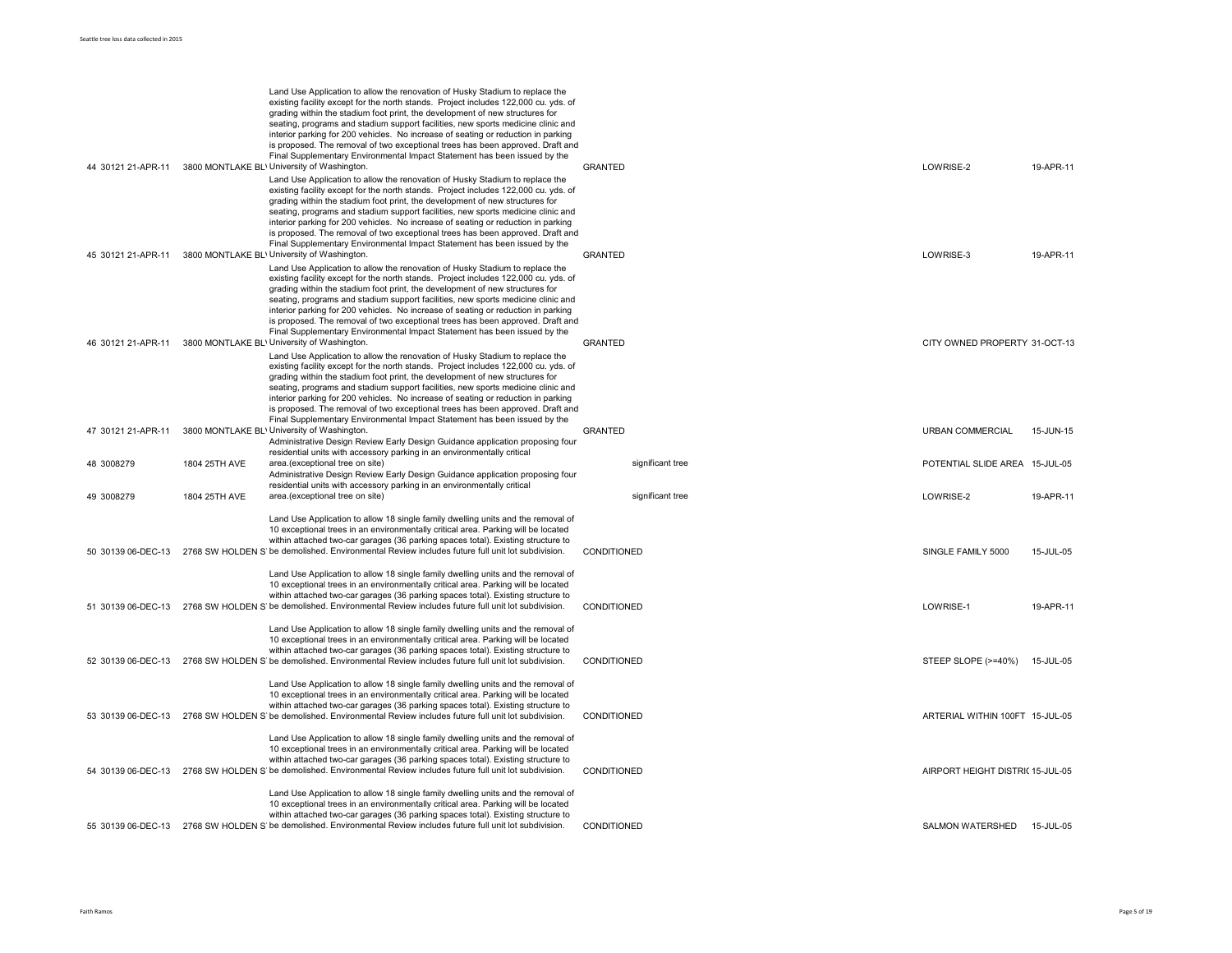|                    |               | Land Use Application to allow 18 single family dwelling units and the removal of<br>10 exceptional trees in an environmentally critical area. Parking will be located<br>within attached two-car garages (36 parking spaces total). Existing structure to<br>56 30139 06-DEC-13 2768 SW HOLDEN S' be demolished. Environmental Review includes future full unit lot subdivision.                                                                                                                                                                                                                                                                    | CONDITIONED                                   | SPECIAL GRADING REQU 15-JUL-05      |
|--------------------|---------------|-----------------------------------------------------------------------------------------------------------------------------------------------------------------------------------------------------------------------------------------------------------------------------------------------------------------------------------------------------------------------------------------------------------------------------------------------------------------------------------------------------------------------------------------------------------------------------------------------------------------------------------------------------|-----------------------------------------------|-------------------------------------|
|                    |               | Land Use Application to preserve an exceptional tree and allow three townhouse<br>structures; one 2-unit, two 3-unit (eight units total). Parking for six units to be<br>located within the structures and two surface parking spaces will be provided on                                                                                                                                                                                                                                                                                                                                                                                           |                                               |                                     |
| 57 30052 14-DEC-06 | 935 N 98TH ST | the site. Existing structures to be demolished.<br>Land Use Application to preserve an exceptional tree and allow three townhouse<br>structures; one 2-unit, two 3-unit (eight units total). Parking for six units to be                                                                                                                                                                                                                                                                                                                                                                                                                            | CONDITION By Luke McQ                         | URBAN VILLAGE OVERLA 15-JUL-05      |
| 58 30052 14-DEC-06 | 935 N 98TH ST | located within the structures and two surface parking spaces will be provided on<br>the site. Existing structures to be demolished.                                                                                                                                                                                                                                                                                                                                                                                                                                                                                                                 | CONDITION By Luke McQ                         | LOWRISE-3<br>19-APR-11              |
| 59 30105 08-JAN-10 |               | Land Use Application to allow a new seven story, 230 room congregate<br>residence (University of Washington, student housing). Review includes<br>potential removal of eight exceptional trees and 24,123 sq. ft. demolition of<br>existing structures (Brooklyn Building and single family structures). Project<br>proposes alley vacation to facilitate full block development. Parking for two<br>vehicles will be provided on the site. Related Project #3010876 (at 4042 12th<br>1218 NE CAMPUS PI Ave NE). Environmental documents prepared by the University of Washington.                                                                  | GRANTED to allow removal of exceptional trees | MAJOR INSTITUTION OVE 15-JUL-05     |
| 60 30105 08-JAN-10 |               | Land Use Application to allow a new seven story, 230 room congregate<br>residence (University of Washington, student housing). Review includes<br>potential removal of eight exceptional trees and 24,123 sq. ft. demolition of<br>existing structures (Brooklyn Building and single family structures). Project<br>proposes alley vacation to facilitate full block development. Parking for two<br>vehicles will be provided on the site. Related Project #3010876 (at 4042 12th<br>1218 NE CAMPUS PI Ave NE). Environmental documents prepared by the University of Washington.                                                                  | GRANTED to allow removal of exceptional trees | <b>MIDRISE</b><br>15-JUL-05         |
| 61 30105 08-JAN-10 |               | Land Use Application to allow a new seven story, 230 room congregate<br>residence (University of Washington, student housing). Review includes<br>potential removal of eight exceptional trees and 24,123 sq. ft. demolition of<br>existing structures (Brooklyn Building and single family structures). Project<br>proposes alley vacation to facilitate full block development. Parking for two<br>vehicles will be provided on the site. Related Project #3010876 (at 4042 12th<br>1218 NE CAMPUS PI Ave NE). Environmental documents prepared by the University of Washington.                                                                  | GRANTED to allow removal of exceptional trees | URBAN VILLAGE OVERLA 15-JUL-05      |
| 62 30105 08-JAN-10 |               | Land Use Application to allow a new seven story, 230 room congregate<br>residence (University of Washington, student housing). Review includes<br>potential removal of eight exceptional trees and 24,123 sq. ft. demolition of<br>existing structures (Brooklyn Building and single family structures). Project<br>proposes alley vacation to facilitate full block development. Parking for two<br>vehicles will be provided on the site. Related Project #3010876 (at 4042 12th<br>1218 NE CAMPUS PI Ave NE). Environmental documents prepared by the University of Washington.                                                                  | GRANTED to allow removal of exceptional trees | <b>CONTRACT REZONE</b><br>15-JUL-05 |
| 63 30105 08-JAN-10 |               | Land Use Application to allow a new seven story, 230 room congregate<br>residence (University of Washington, student housing). Review includes<br>potential removal of eight exceptional trees and 24,123 sq. ft. demolition of<br>existing structures (Brooklyn Building and single family structures). Project<br>proposes alley vacation to facilitate full block development. Parking for two<br>vehicles will be provided on the site. Related Project #3010876 (at 4042 12th<br>1218 NE CAMPUS PI Ave NE). Environmental documents prepared by the University of Washington.                                                                  | GRANTED to allow removal of exceptional trees | ARTERIAL WITHIN 100FT 15-JUL-05     |
| 64 30105 08-JAN-10 |               | Land Use Application to allow a new seven story, 230 room congregate<br>residence (University of Washington, student housing). Review includes<br>potential removal of eight exceptional trees and 24,123 sq. ft. demolition of<br>existing structures (Brooklyn Building and single family structures). Project<br>proposes alley vacation to facilitate full block development. Parking for two<br>vehicles will be provided on the site. Related Project #3010876 (at 4042 12th<br>1218 NE CAMPUS PI Ave NE). Environmental documents prepared by the University of Washington.                                                                  | GRANTED to allow removal of exceptional trees | SCENIC VIEW WITHIN 500 15-JUL-05    |
|                    |               | Land Use Application to allow a new seven story, 230 room congregate<br>residence (University of Washington, student housing). Review includes<br>potential removal of eight exceptional trees and 24,123 sq. ft. demolition of<br>existing structures (Brooklyn Building and single family structures). Project<br>proposes alley vacation to facilitate full block development. Parking for two<br>vehicles will be provided on the site. Related Project #3010876 (at 4042 12th<br>65 30105 08-JAN-10 1218 NE CAMPUS PI Ave NE). Environmental documents prepared by the University of Washington. GRANTED to allow removal of exceptional trees |                                               | URBAN VILLAGE OVERLA 15-JUL-05      |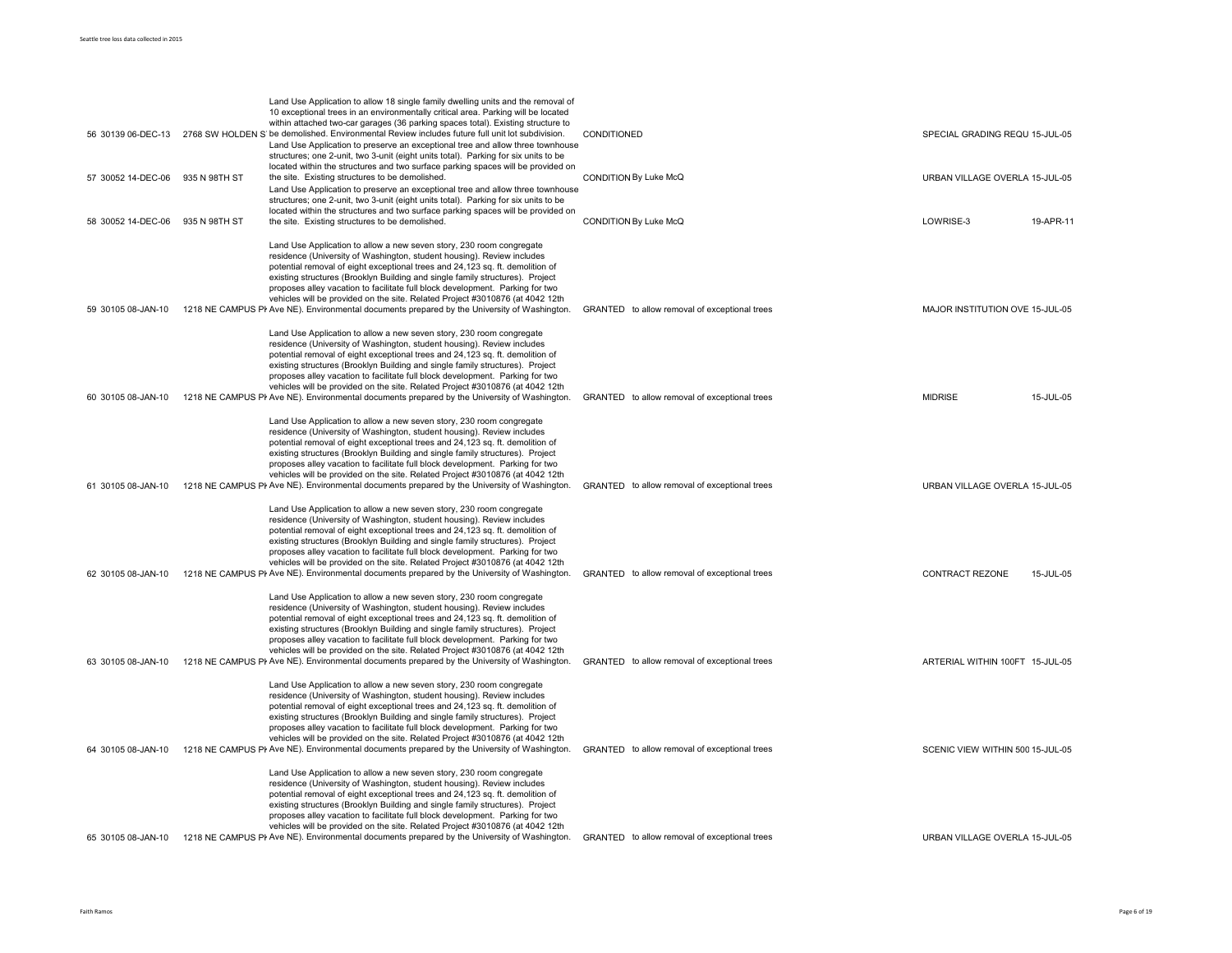|                    | Land Use Application to allow a new seven story, 230 room congregate<br>residence (University of Washington, student housing). Review includes<br>potential removal of eight exceptional trees and 24,123 sq. ft. demolition of<br>existing structures (Brooklyn Building and single family structures). Project<br>proposes alley vacation to facilitate full block development. Parking for two<br>vehicles will be provided on the site. Related Project #3010876 (at 4042 12th                                                                                                 |                                                                                                                                                                                                                                        |                                 |           |
|--------------------|------------------------------------------------------------------------------------------------------------------------------------------------------------------------------------------------------------------------------------------------------------------------------------------------------------------------------------------------------------------------------------------------------------------------------------------------------------------------------------------------------------------------------------------------------------------------------------|----------------------------------------------------------------------------------------------------------------------------------------------------------------------------------------------------------------------------------------|---------------------------------|-----------|
| 66 30105 08-JAN-10 | 1218 NE CAMPUS PI Ave NE). Environmental documents prepared by the University of Washington.<br>Land Use Application to allow a new seven story, 230 room congregate<br>residence (University of Washington, student housing). Review includes<br>potential removal of eight exceptional trees and 24,123 sq. ft. demolition of<br>existing structures (Brooklyn Building and single family structures). Project<br>proposes alley vacation to facilitate full block development. Parking for two<br>vehicles will be provided on the site. Related Project #3010876 (at 4042 12th | GRANTED to allow removal of exceptional trees                                                                                                                                                                                          | CITY OWNED PROPERTY 31-OCT-13   |           |
| 67 30105 08-JAN-10 | 1218 NE CAMPUS PI Ave NE). Environmental documents prepared by the University of Washington.<br>Streamlined Design Review to allow removal of five significant trees (three of                                                                                                                                                                                                                                                                                                                                                                                                     | GRANTED to allow removal of exceptional trees                                                                                                                                                                                          | <b>URBAN COMMERCIAL</b>         | 15-JUN-15 |
| 68 3022961         | which are Exceptional) and for 3 new single family dwelling units with attached<br>8532 MIDVALE AVE I single car garages. Existing structure to be demolished.<br>Streamlined Design Review to allow removal of five significant trees (three of<br>which are Exceptional) and for 3 new single family dwelling units with attached                                                                                                                                                                                                                                                | SDR did not support removal of 3 exceptional trees onsite and supported<br>CONDITION alternative options preserving 2 of the 3 Exceptional trees.BM 6/28/16<br>SDR did not support removal of 3 exceptional trees onsite and supported | LOWRISE-2                       | 19-APR-11 |
| 69 3022961         | 8532 MIDVALE AVE I single car garages. Existing structure to be demolished.<br>Land Use Application to allow three congregate residence structures containing<br>housing for approximately 2,942 students. Existing McCarty Hall will be<br>demolished. Supplemental Environmental Impact Statement has been prepared<br>by the University of Washington. Removal of exceptional trees has been                                                                                                                                                                                    | CONDITION alternative options preserving 2 of the 3 Exceptional trees.BM 6/28/16                                                                                                                                                       | URBAN VILLAGE OVERLA 15-JUL-05  |           |
| 70 30202 23-SEP-15 | 4318 WHITMAN CT N approved through Streamlined Design Review.<br>Land Use Application to allow three congregate residence structures containing<br>housing for approximately 2,942 students. Existing McCarty Hall will be<br>demolished. Supplemental Environmental Impact Statement has been prepared<br>by the University of Washington. Removal of exceptional trees has been                                                                                                                                                                                                  | GRANTED approved by holly godard on 8/18/15                                                                                                                                                                                            | MAJOR INSTITUTION OVE 15-JUL-05 |           |
| 71 30202 23-SEP-15 | 4318 WHITMAN CT N approved through Streamlined Design Review.<br>Land Use Application to allow three congregate residence structures containing<br>housing for approximately 2,942 students. Existing McCarty Hall will be<br>demolished. Supplemental Environmental Impact Statement has been prepared<br>by the University of Washington. Removal of exceptional trees has been                                                                                                                                                                                                  | GRANTED approved by holly godard on 8/18/15                                                                                                                                                                                            | <b>CONTRACT REZONE</b>          | 15-JUL-05 |
| 72 30202 23-SEP-15 | 4318 WHITMAN CT N approved through Streamlined Design Review.<br>Land Use Application to allow three congregate residence structures containing<br>housing for approximately 2,942 students. Existing McCarty Hall will be<br>demolished. Supplemental Environmental Impact Statement has been prepared<br>by the University of Washington. Removal of exceptional trees has been                                                                                                                                                                                                  | GRANTED approved by holly godard on 8/18/15                                                                                                                                                                                            | ARTERIAL WITHIN 100FT 15-JUL-05 |           |
| 73 30202 23-SEP-15 | 4318 WHITMAN CT N approved through Streamlined Design Review.<br>Land Use Application to allow three congregate residence structures containing<br>housing for approximately 2,942 students. Existing McCarty Hall will be<br>demolished. Supplemental Environmental Impact Statement has been prepared<br>by the University of Washington. Removal of exceptional trees has been                                                                                                                                                                                                  | GRANTED approved by holly godard on 8/18/15                                                                                                                                                                                            | LANDFILL                        | 15-JUL-05 |
| 74 30202 23-SEP-15 | 4318 WHITMAN CT N approved through Streamlined Design Review.<br>Land Use Application to allow three congregate residence structures containing<br>housing for approximately 2,942 students. Existing McCarty Hall will be<br>demolished. Supplemental Environmental Impact Statement has been prepared<br>by the University of Washington. Removal of exceptional trees has been                                                                                                                                                                                                  | GRANTED approved by holly godard on 8/18/15                                                                                                                                                                                            | URBAN VILLAGE OVERLA 15-JUL-05  |           |
| 75 30202 23-SEP-15 | 4318 WHITMAN CT N approved through Streamlined Design Review.<br>Land Use Application to allow three congregate residence structures containing<br>housing for approximately 2,942 students. Existing McCarty Hall will be<br>demolished. Supplemental Environmental Impact Statement has been prepared<br>by the University of Washington. Removal of exceptional trees has been                                                                                                                                                                                                  | GRANTED approved by holly godard on 8/18/15                                                                                                                                                                                            | STEEP SLOPE (>=40%)             | 15-JUL-05 |
| 76 30202 23-SEP-15 | 4318 WHITMAN CT N approved through Streamlined Design Review.<br>Land Use Application to allow three congregate residence structures containing<br>housing for approximately 2,942 students. Existing McCarty Hall will be<br>demolished. Supplemental Environmental Impact Statement has been prepared<br>by the University of Washington. Removal of exceptional trees has been                                                                                                                                                                                                  | GRANTED approved by holly godard on 8/18/15                                                                                                                                                                                            | LIQUEFACTION PRONE S(15-JUL-05  |           |
| 77 30202 23-SEP-15 | 4318 WHITMAN CT N approved through Streamlined Design Review.<br>Land Use Application to allow three congregate residence structures containing<br>housing for approximately 2,942 students. Existing McCarty Hall will be<br>demolished. Supplemental Environmental Impact Statement has been prepared<br>by the University of Washington. Removal of exceptional trees has been                                                                                                                                                                                                  | GRANTED approved by holly godard on 8/18/15                                                                                                                                                                                            | ARCHAELOGICAL BUFFEI 15-JUL-05  |           |
| 78 30202 23-SEP-15 | 4318 WHITMAN CT N approved through Streamlined Design Review.                                                                                                                                                                                                                                                                                                                                                                                                                                                                                                                      | GRANTED approved by holly godard on 8/18/15                                                                                                                                                                                            | MAJOR INSTITUTION OVE 15-JUL-05 |           |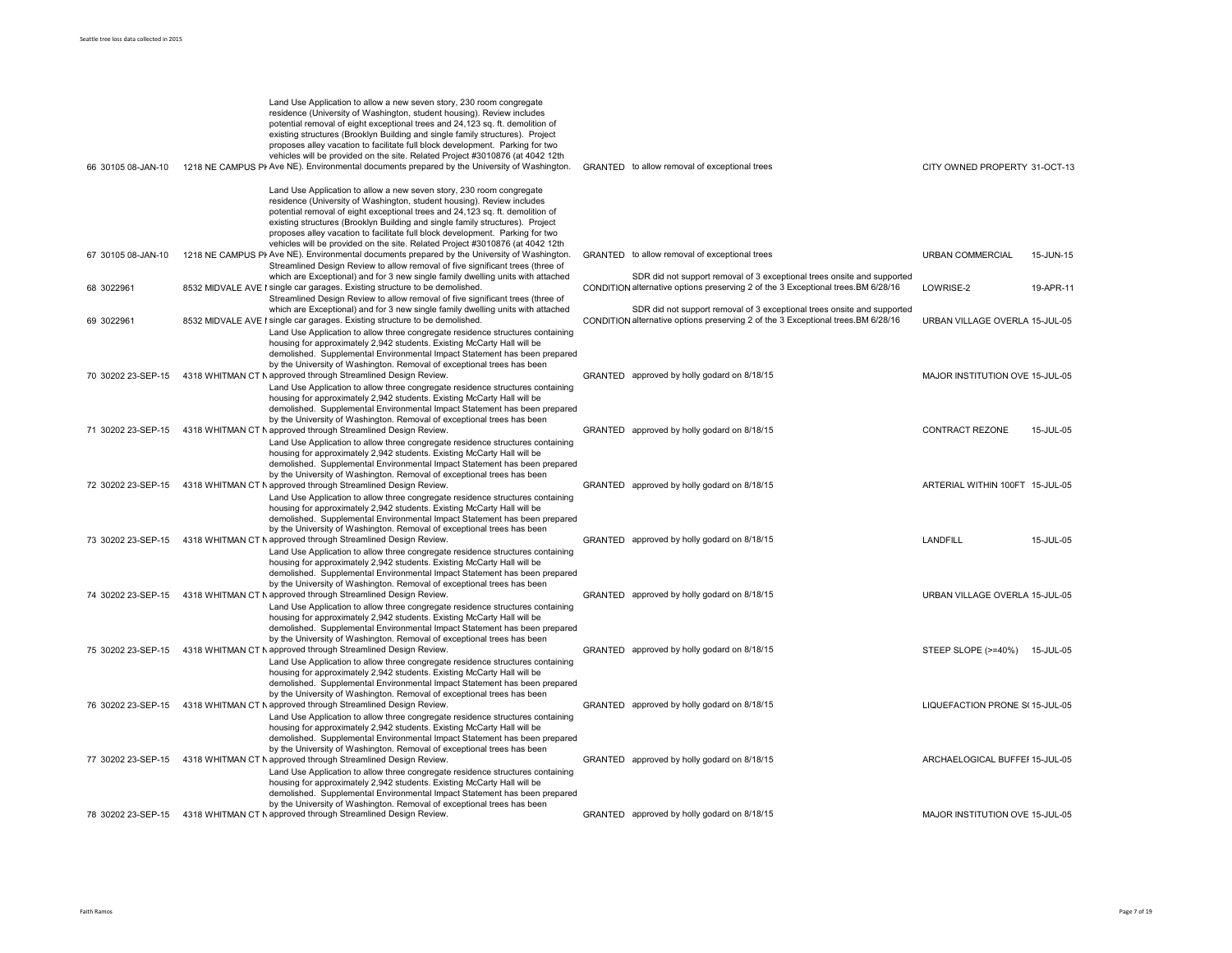|                    | Land Use Application to allow three congregate residence structures containing<br>housing for approximately 2,942 students. Existing McCarty Hall will be<br>demolished. Supplemental Environmental Impact Statement has been prepared<br>by the University of Washington. Removal of exceptional trees has been                                                                  |                                             |                                 |           |
|--------------------|-----------------------------------------------------------------------------------------------------------------------------------------------------------------------------------------------------------------------------------------------------------------------------------------------------------------------------------------------------------------------------------|---------------------------------------------|---------------------------------|-----------|
| 79 30202 23-SEP-15 | 4318 WHITMAN CT N approved through Streamlined Design Review.<br>Land Use Application to allow three congregate residence structures containing<br>housing for approximately 2,942 students. Existing McCarty Hall will be<br>demolished. Supplemental Environmental Impact Statement has been prepared<br>by the University of Washington. Removal of exceptional trees has been | GRANTED approved by holly godard on 8/18/15 | MAJOR INSTITUTION OVE 15-JUL-05 |           |
| 80 30202 23-SEP-15 | 4318 WHITMAN CT N approved through Streamlined Design Review.<br>Land Use Application to allow three congregate residence structures containing<br>housing for approximately 2,942 students. Existing McCarty Hall will be<br>demolished. Supplemental Environmental Impact Statement has been prepared<br>by the University of Washington. Removal of exceptional trees has been | GRANTED approved by holly godard on 8/18/15 | <b>MIDRISE</b>                  | 15-JUL-05 |
| 81 30202 23-SEP-15 | 4318 WHITMAN CT N approved through Streamlined Design Review.<br>Land Use Application to allow three congregate residence structures containing<br>housing for approximately 2,942 students. Existing McCarty Hall will be<br>demolished. Supplemental Environmental Impact Statement has been prepared<br>by the University of Washington. Removal of exceptional trees has been | GRANTED approved by holly godard on 8/18/15 | MAJOR INSTITUTION OVE 15-JUL-05 |           |
| 82 30202 23-SEP-15 | 4318 WHITMAN CT N approved through Streamlined Design Review.<br>Land Use Application to allow three congregate residence structures containing<br>housing for approximately 2,942 students. Existing McCarty Hall will be<br>demolished. Supplemental Environmental Impact Statement has been prepared<br>by the University of Washington. Removal of exceptional trees has been | GRANTED approved by holly godard on 8/18/15 | MAJOR INSTITUTION OVE 15-JUL-05 |           |
| 83 30202 23-SEP-15 | 4318 WHITMAN CT N approved through Streamlined Design Review.<br>Land Use Application to allow three congregate residence structures containing<br>housing for approximately 2,942 students. Existing McCarty Hall will be<br>demolished. Supplemental Environmental Impact Statement has been prepared<br>by the University of Washington. Removal of exceptional trees has been | GRANTED approved by holly godard on 8/18/15 | COMMERCIAL1-40                  | 15-JUL-05 |
| 84 30202 23-SEP-15 | 4318 WHITMAN CT N approved through Streamlined Design Review.<br>Land Use Application to allow three congregate residence structures containing<br>housing for approximately 2,942 students. Existing McCarty Hall will be<br>demolished. Supplemental Environmental Impact Statement has been prepared                                                                           | GRANTED approved by holly godard on 8/18/15 | MAJOR INSTITUTION OVE 15-JUL-05 |           |
| 85 30202 23-SEP-15 | by the University of Washington. Removal of exceptional trees has been<br>4318 WHITMAN CT N approved through Streamlined Design Review.<br>Land Use Application to allow three congregate residence structures containing<br>housing for approximately 2,942 students. Existing McCarty Hall will be<br>demolished. Supplemental Environmental Impact Statement has been prepared | GRANTED approved by holly godard on 8/18/15 | SINGLE FAMILY 9600              | 15-JUL-05 |
| 86 30202 23-SEP-15 | by the University of Washington. Removal of exceptional trees has been<br>4318 WHITMAN CT N approved through Streamlined Design Review.<br>Land Use Application to allow three congregate residence structures containing<br>housing for approximately 2,942 students. Existing McCarty Hall will be<br>demolished. Supplemental Environmental Impact Statement has been prepared | GRANTED approved by holly godard on 8/18/15 | SINGLE FAMILY 5000              | 15-JUL-05 |
| 87 30202 23-SEP-15 | by the University of Washington. Removal of exceptional trees has been<br>4318 WHITMAN CT N approved through Streamlined Design Review.<br>Land Use Application to allow three congregate residence structures containing<br>housing for approximately 2,942 students. Existing McCarty Hall will be<br>demolished. Supplemental Environmental Impact Statement has been prepared | GRANTED approved by holly godard on 8/18/15 | CONSERVANCY MANAGE 15-JUL-05    |           |
| 88 30202 23-SEP-15 | by the University of Washington. Removal of exceptional trees has been<br>4318 WHITMAN CT N approved through Streamlined Design Review.<br>Land Use Application to allow three congregate residence structures containing<br>housing for approximately 2,942 students. Existing McCarty Hall will be<br>demolished. Supplemental Environmental Impact Statement has been prepared | GRANTED approved by holly godard on 8/18/15 | CONSERVANCY PRESER\ 15-JUL-05   |           |
| 89 30202 23-SEP-15 | by the University of Washington. Removal of exceptional trees has been<br>4318 WHITMAN CT N approved through Streamlined Design Review.<br>Land Use Application to allow three congregate residence structures containing<br>housing for approximately 2,942 students. Existing McCarty Hall will be<br>demolished. Supplemental Environmental Impact Statement has been prepared | GRANTED approved by holly godard on 8/18/15 | LOWRISE-2                       | 19-APR-11 |
| 90 30202 23-SEP-15 | by the University of Washington. Removal of exceptional trees has been<br>4318 WHITMAN CT N approved through Streamlined Design Review.<br>Land Use Application to allow three congregate residence structures containing<br>housing for approximately 2,942 students. Existing McCarty Hall will be<br>demolished. Supplemental Environmental Impact Statement has been prepared | GRANTED approved by holly godard on 8/18/15 | <b>RIPARIAN CORRIDOR</b>        | 15-JUL-05 |
| 91 30202 23-SEP-15 | by the University of Washington. Removal of exceptional trees has been<br>4318 WHITMAN CT N approved through Streamlined Design Review.<br>Land Use Application to allow three congregate residence structures containing<br>housing for approximately 2,942 students. Existing McCarty Hall will be<br>demolished. Supplemental Environmental Impact Statement has been prepared | GRANTED approved by holly godard on 8/18/15 | WETLAND                         | 15-JUL-05 |
| 92 30202 23-SEP-15 | by the University of Washington. Removal of exceptional trees has been<br>4318 WHITMAN CT N approved through Streamlined Design Review.                                                                                                                                                                                                                                           | GRANTED approved by holly godard on 8/18/15 | PEAT SETTLEMENT PRON 05-AUG-08  |           |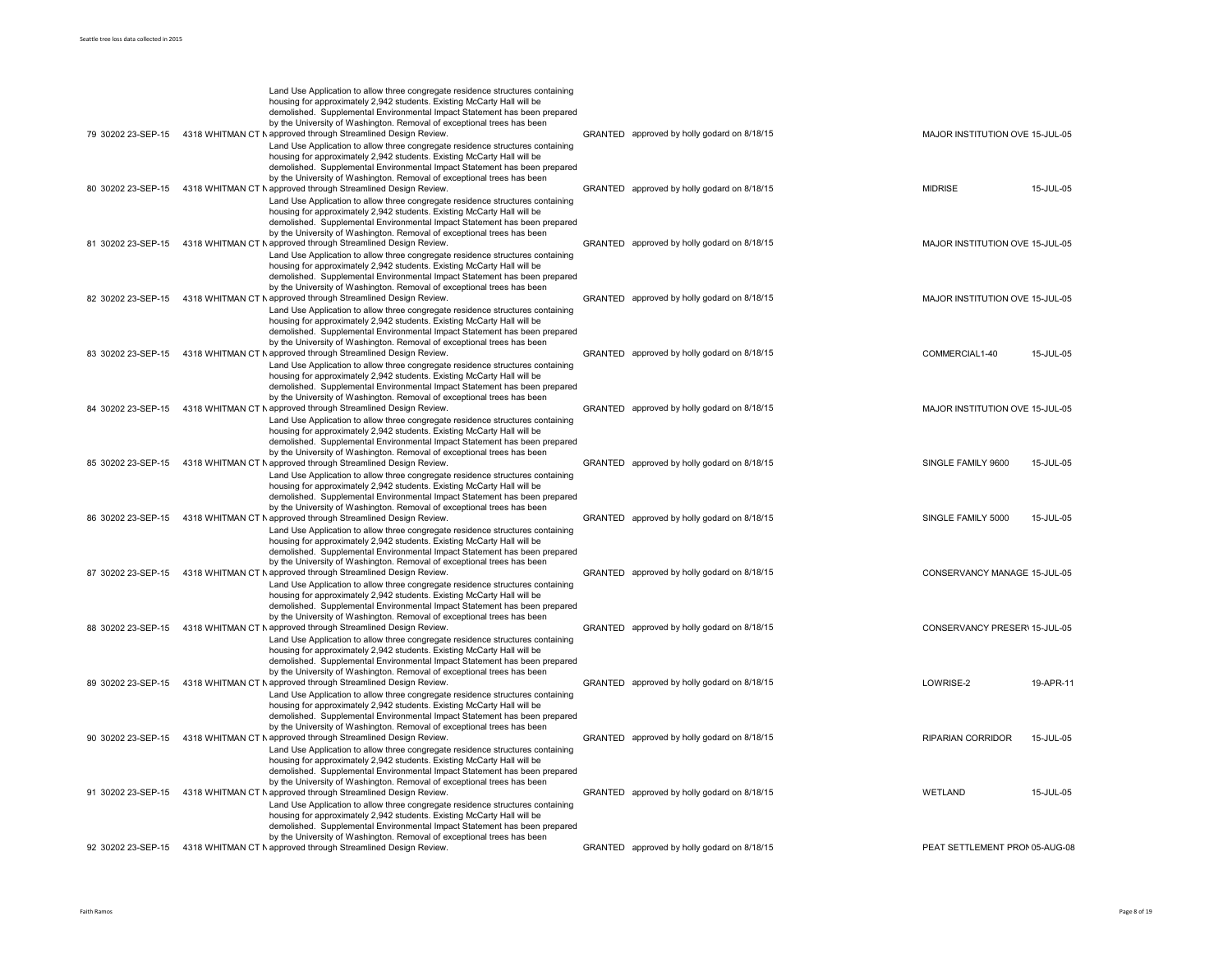| 93 30202 23-SEP-15  |                               | Land Use Application to allow three congregate residence structures containing<br>housing for approximately 2,942 students. Existing McCarty Hall will be<br>demolished. Supplemental Environmental Impact Statement has been prepared<br>by the University of Washington. Removal of exceptional trees has been<br>4318 WHITMAN CT N approved through Streamlined Design Review.<br>Land Use Application to allow three congregate residence structures containing | GRANTED approved by holly godard on 8/18/15 | CITY OWNED PROPERTY 31-OCT-13   |           |
|---------------------|-------------------------------|---------------------------------------------------------------------------------------------------------------------------------------------------------------------------------------------------------------------------------------------------------------------------------------------------------------------------------------------------------------------------------------------------------------------------------------------------------------------|---------------------------------------------|---------------------------------|-----------|
| 94 30202 23-SEP-15  |                               | housing for approximately 2,942 students. Existing McCarty Hall will be<br>demolished. Supplemental Environmental Impact Statement has been prepared<br>by the University of Washington. Removal of exceptional trees has been<br>4318 WHITMAN CT N approved through Streamlined Design Review.<br>Land Use Application to allow three congregate residence structures containing<br>housing for approximately 2,942 students. Existing McCarty Hall will be        | GRANTED approved by holly godard on 8/18/15 | LOWRISE-3                       | 19-APR-11 |
| 95 30202 23-SEP-15  |                               | demolished. Supplemental Environmental Impact Statement has been prepared<br>by the University of Washington. Removal of exceptional trees has been<br>4318 WHITMAN CT N approved through Streamlined Design Review.<br>Streamlined Design Review Early Design Guidance for two, four-story residential<br>structures containing two units each, for a total of four residential units. Parking                                                                     | GRANTED approved by holly godard on 8/18/15 | URBAN COMMERCIAL                | 15-JUN-15 |
| 96 3015426          | 2028 NE 65TH ST               | for four vehicles to be provided within the structure.<br>Streamlined Design Review Early Design Guidance for two, four-story residential                                                                                                                                                                                                                                                                                                                           |                                             | NEIGHBORHOOD COMME 15-JUL-05    |           |
| 97 3015426          | 2028 NE 65TH ST               | structures containing two units each, for a total of four residential units. Parking<br>for four vehicles to be provided within the structure.<br>Streamlined Design Review Early Design Guidance for two, four-story residential                                                                                                                                                                                                                                   |                                             | ARTERIAL WITHIN 100FT 15-JUL-05 |           |
| 98 3015426          | 2028 NE 65TH ST               | structures containing two units each, for a total of four residential units. Parking<br>for four vehicles to be provided within the structure.<br>Streamlined Design Review Early Design Guidance for two, four-story residential                                                                                                                                                                                                                                   |                                             | NEIGHBORHOOD COMME 15-JUL-05    |           |
| 99 3015426          | 2028 NE 65TH ST               | structures containing two units each, for a total of four residential units. Parking<br>for four vehicles to be provided within the structure.<br>Streamlined Design Review Early Design Guidance for two, four-story residential                                                                                                                                                                                                                                   |                                             | ARTERIAL WITHIN 100FT 15-JUL-05 |           |
| 100 3015426         | 2028 NE 65TH ST               | structures containing two units each, for a total of four residential units. Parking<br>for four vehicles to be provided within the structure.<br>Streamlined Design Review Early Design Guidance for two, four-story residential                                                                                                                                                                                                                                   |                                             | NEIGHBORHOOD COMME 15-JUL-05    |           |
| 101 3015426         | 2028 NE 65TH ST               | structures containing two units each, for a total of four residential units. Parking<br>for four vehicles to be provided within the structure.<br>Streamlined Design Review Early Design Guidance for two, four-story residential                                                                                                                                                                                                                                   |                                             | ARTERIAL WITHIN 100FT 15-JUL-05 |           |
| 102 3015426         | 2028 NE 65TH ST               | structures containing two units each, for a total of four residential units. Parking<br>for four vehicles to be provided within the structure.<br>Streamlined Design Review Early Design Guidance for two, four-story residential                                                                                                                                                                                                                                   |                                             | NEIGHBORHOOD COMME 15-JUL-05    |           |
| 103 3015426         | 2028 NE 65TH ST               | structures containing two units each, for a total of four residential units. Parking<br>for four vehicles to be provided within the structure.<br>Land Use Application to remove five exceptional trees and allow interior                                                                                                                                                                                                                                          |                                             | ARTERIAL WITHIN 100FT 15-JUL-05 |           |
| 104 30108 18-FEB-10 | 4001 EAST STEVEN! Washington. | alterations and a 12,854 sq. ft. addition to existing structure Husky Union<br>Building/UW HUB). Environmental documents prepared by University of<br>Land Use Application to remove five exceptional trees and allow interior                                                                                                                                                                                                                                      | <b>GRANTED</b>                              | MAJOR INSTITUTION OVE 15-JUL-05 |           |
| 105 30108 18-FEB-10 | 4001 EAST STEVEN! Washington. | alterations and a 12,854 sq. ft. addition to existing structure Husky Union<br>Building/UW HUB). Environmental documents prepared by University of                                                                                                                                                                                                                                                                                                                  | GRANTED                                     | CONTRACT REZONE                 | 15-JUL-05 |
|                     | 4001 EAST STEVEN! Washington. | Land Use Application to remove five exceptional trees and allow interior<br>alterations and a 12,854 sq. ft. addition to existing structure Husky Union<br>Building/UW HUB). Environmental documents prepared by University of                                                                                                                                                                                                                                      | <b>GRANTED</b>                              |                                 |           |
| 106 30108 18-FEB-10 |                               | Land Use Application to remove five exceptional trees and allow interior<br>alterations and a 12,854 sq. ft. addition to existing structure Husky Union                                                                                                                                                                                                                                                                                                             |                                             | ARTERIAL WITHIN 100FT 15-JUL-05 |           |
| 107 30108 18-FEB-10 | 4001 EAST STEVEN! Washington. | Building/UW HUB). Environmental documents prepared by University of<br>Land Use Application to remove five exceptional trees and allow interior<br>alterations and a 12,854 sq. ft. addition to existing structure Husky Union                                                                                                                                                                                                                                      | GRANTED                                     | LANDFILL                        | 15-JUL-05 |
| 108 30108 18-FEB-10 | 4001 EAST STEVEN! Washington. | Building/UW HUB). Environmental documents prepared by University of<br>Land Use Application to remove five exceptional trees and allow interior                                                                                                                                                                                                                                                                                                                     | GRANTED                                     | URBAN VILLAGE OVERLA 15-JUL-05  |           |
| 109 30108 18-FEB-10 | 4001 EAST STEVEN! Washington. | alterations and a 12,854 sq. ft. addition to existing structure Husky Union<br>Building/UW HUB). Environmental documents prepared by University of                                                                                                                                                                                                                                                                                                                  | GRANTED                                     | STEEP SLOPE (>=40%) 15-JUL-05   |           |
| 110 30108 18-FEB-10 | 4001 EAST STEVEN! Washington. | Land Use Application to remove five exceptional trees and allow interior<br>alterations and a 12,854 sq. ft. addition to existing structure Husky Union<br>Building/UW HUB). Environmental documents prepared by University of                                                                                                                                                                                                                                      | <b>GRANTED</b>                              | LIQUEFACTION PRONE S(15-JUL-05  |           |
|                     |                               | Land Use Application to remove five exceptional trees and allow interior<br>alterations and a 12,854 sq. ft. addition to existing structure Husky Union<br>Building/UW HUB). Environmental documents prepared by University of                                                                                                                                                                                                                                      |                                             |                                 |           |
| 111 30108 18-FEB-10 | 4001 EAST STEVEN! Washington. |                                                                                                                                                                                                                                                                                                                                                                                                                                                                     | <b>GRANTED</b>                              | ARCHAELOGICAL BUFFEI 15-JUL-05  |           |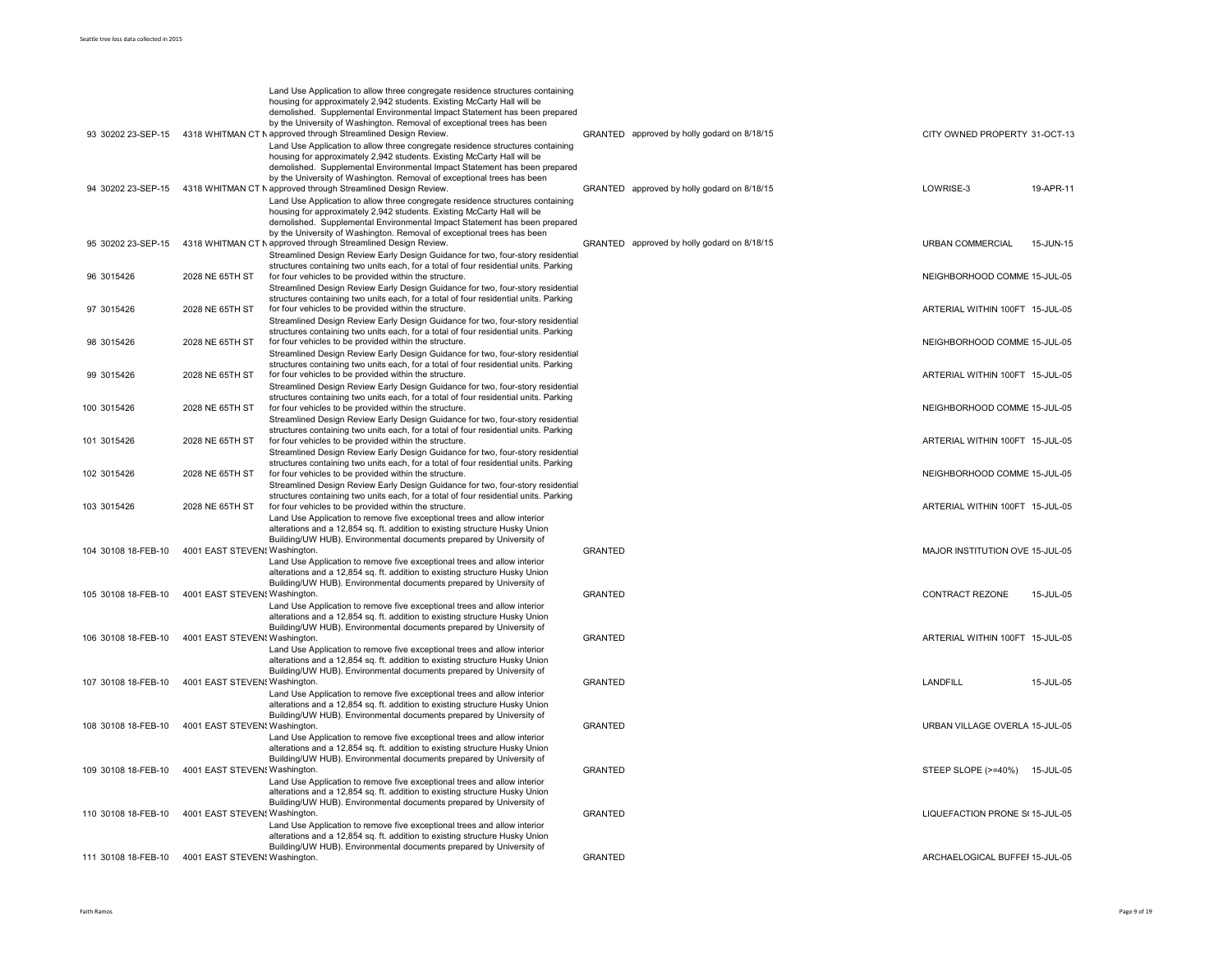|                     | Land Use Application to remove five exceptional trees and allow interior<br>alterations and a 12,854 sq. ft. addition to existing structure Husky Union                                                                        |                |                                 |           |
|---------------------|--------------------------------------------------------------------------------------------------------------------------------------------------------------------------------------------------------------------------------|----------------|---------------------------------|-----------|
| 112 30108 18-FEB-10 | Building/UW HUB). Environmental documents prepared by University of<br>4001 EAST STEVEN! Washington.<br>Land Use Application to remove five exceptional trees and allow interior                                               | <b>GRANTED</b> | MAJOR INSTITUTION OVE 15-JUL-05 |           |
|                     | alterations and a 12,854 sq. ft. addition to existing structure Husky Union<br>Building/UW HUB). Environmental documents prepared by University of                                                                             |                |                                 |           |
| 113 30108 18-FEB-10 | 4001 EAST STEVEN! Washington.<br>Land Use Application to remove five exceptional trees and allow interior                                                                                                                      | <b>GRANTED</b> | MAJOR INSTITUTION OVE 15-JUL-05 |           |
|                     | alterations and a 12,854 sq. ft. addition to existing structure Husky Union<br>Building/UW HUB). Environmental documents prepared by University of                                                                             |                |                                 |           |
| 114 30108 18-FEB-10 | 4001 EAST STEVEN! Washington.<br>Land Use Application to remove five exceptional trees and allow interior                                                                                                                      | <b>GRANTED</b> | <b>MIDRISE</b>                  | 15-JUL-05 |
| 115 30108 18-FEB-10 | alterations and a 12,854 sq. ft. addition to existing structure Husky Union<br>Building/UW HUB). Environmental documents prepared by University of<br>4001 EAST STEVEN! Washington.                                            | <b>GRANTED</b> | MAJOR INSTITUTION OVE 15-JUL-05 |           |
|                     | Land Use Application to remove five exceptional trees and allow interior<br>alterations and a 12,854 sq. ft. addition to existing structure Husky Union<br>Building/UW HUB). Environmental documents prepared by University of |                |                                 |           |
| 116 30108 18-FEB-10 | 4001 EAST STEVEN! Washington<br>Land Use Application to remove five exceptional trees and allow interior                                                                                                                       | <b>GRANTED</b> | MAJOR INSTITUTION OVE 15-JUL-05 |           |
|                     | alterations and a 12,854 sq. ft. addition to existing structure Husky Union<br>Building/UW HUB). Environmental documents prepared by University of                                                                             |                |                                 |           |
| 117 30108 18-FEB-10 | 4001 EAST STEVEN! Washington.<br>Land Use Application to remove five exceptional trees and allow interior                                                                                                                      | <b>GRANTED</b> | COMMERCIAL1-40                  | 15-JUL-05 |
|                     | alterations and a 12,854 sq. ft. addition to existing structure Husky Union<br>Building/UW HUB). Environmental documents prepared by University of                                                                             |                |                                 |           |
| 118 30108 18-FEB-10 | 4001 EAST STEVEN! Washington.<br>Land Use Application to remove five exceptional trees and allow interior                                                                                                                      | <b>GRANTED</b> | MAJOR INSTITUTION OVE 15-JUL-05 |           |
| 119 30108 18-FEB-10 | alterations and a 12,854 sq. ft. addition to existing structure Husky Union<br>Building/UW HUB). Environmental documents prepared by University of<br>4001 EAST STEVEN! Washington.                                            | <b>GRANTED</b> | SINGLE FAMILY 9600              | 15-JUL-05 |
|                     | Land Use Application to remove five exceptional trees and allow interior<br>alterations and a 12,854 sq. ft. addition to existing structure Husky Union                                                                        |                |                                 |           |
| 120 30108 18-FEB-10 | Building/UW HUB). Environmental documents prepared by University of<br>4001 EAST STEVEN! Washington.                                                                                                                           | <b>GRANTED</b> | SINGLE FAMILY 5000              | 15-JUL-05 |
|                     | Land Use Application to remove five exceptional trees and allow interior<br>alterations and a 12,854 sq. ft. addition to existing structure Husky Union<br>Building/UW HUB). Environmental documents prepared by University of |                |                                 |           |
| 121 30108 18-FEB-10 | 4001 EAST STEVEN! Washington<br>Land Use Application to remove five exceptional trees and allow interior                                                                                                                       | <b>GRANTED</b> | CONSERVANCY MANAGE 15-JUL-05    |           |
|                     | alterations and a 12,854 sq. ft. addition to existing structure Husky Union<br>Building/UW HUB). Environmental documents prepared by University of                                                                             |                |                                 |           |
| 122 30108 18-FEB-10 | 4001 EAST STEVEN! Washington.<br>Land Use Application to remove five exceptional trees and allow interior                                                                                                                      | <b>GRANTED</b> | CONSERVANCY PRESER\ 15-JUL-05   |           |
|                     | alterations and a 12,854 sq. ft. addition to existing structure Husky Union<br>Building/UW HUB). Environmental documents prepared by University of                                                                             |                |                                 |           |
| 123 30108 18-FEB-10 | 4001 EAST STEVEN! Washington.<br>Land Use Application to remove five exceptional trees and allow interior                                                                                                                      | <b>GRANTED</b> | LOWRISE-2                       | 19-APR-11 |
|                     | alterations and a 12,854 sq. ft. addition to existing structure Husky Union<br>Building/UW HUB). Environmental documents prepared by University of                                                                             |                |                                 |           |
| 124 30108 18-FEB-10 | 4001 EAST STEVEN! Washington.<br>Land Use Application to remove five exceptional trees and allow interior<br>alterations and a 12,854 sq. ft. addition to existing structure Husky Union                                       | <b>GRANTED</b> | <b>RIPARIAN CORRIDOR</b>        | 15-JUL-05 |
| 125 30108 18-FEB-10 | Building/UW HUB). Environmental documents prepared by University of<br>4001 EAST STEVEN! Washington.                                                                                                                           | <b>GRANTED</b> | WETLAND                         | 15-JUL-05 |
|                     | Land Use Application to remove five exceptional trees and allow interior<br>alterations and a 12,854 sq. ft. addition to existing structure Husky Union                                                                        |                |                                 |           |
| 126 30108 18-FEB-10 | Building/UW HUB). Environmental documents prepared by University of<br>4001 EAST STEVEN! Washington.                                                                                                                           | <b>GRANTED</b> | PEAT SETTLEMENT PRON 05-AUG-08  |           |
|                     | Land Use Application to remove five exceptional trees and allow interior<br>alterations and a 12,854 sq. ft. addition to existing structure Husky Union<br>Building/UW HUB). Environmental documents prepared by University of |                |                                 |           |
| 127 30108 18-FEB-10 | 4001 EAST STEVEN! Washington.<br>Land Use Application to remove five exceptional trees and allow interior                                                                                                                      | <b>GRANTED</b> | CITY OWNED PROPERTY 31-OCT-13   |           |
|                     | alterations and a 12,854 sq. ft. addition to existing structure Husky Union<br>Building/UW HUB). Environmental documents prepared by University of                                                                             |                |                                 |           |
| 128 30108 18-FEB-10 | 4001 EAST STEVEN! Washington.                                                                                                                                                                                                  | <b>GRANTED</b> | LOWRISE-3                       | 19-APR-11 |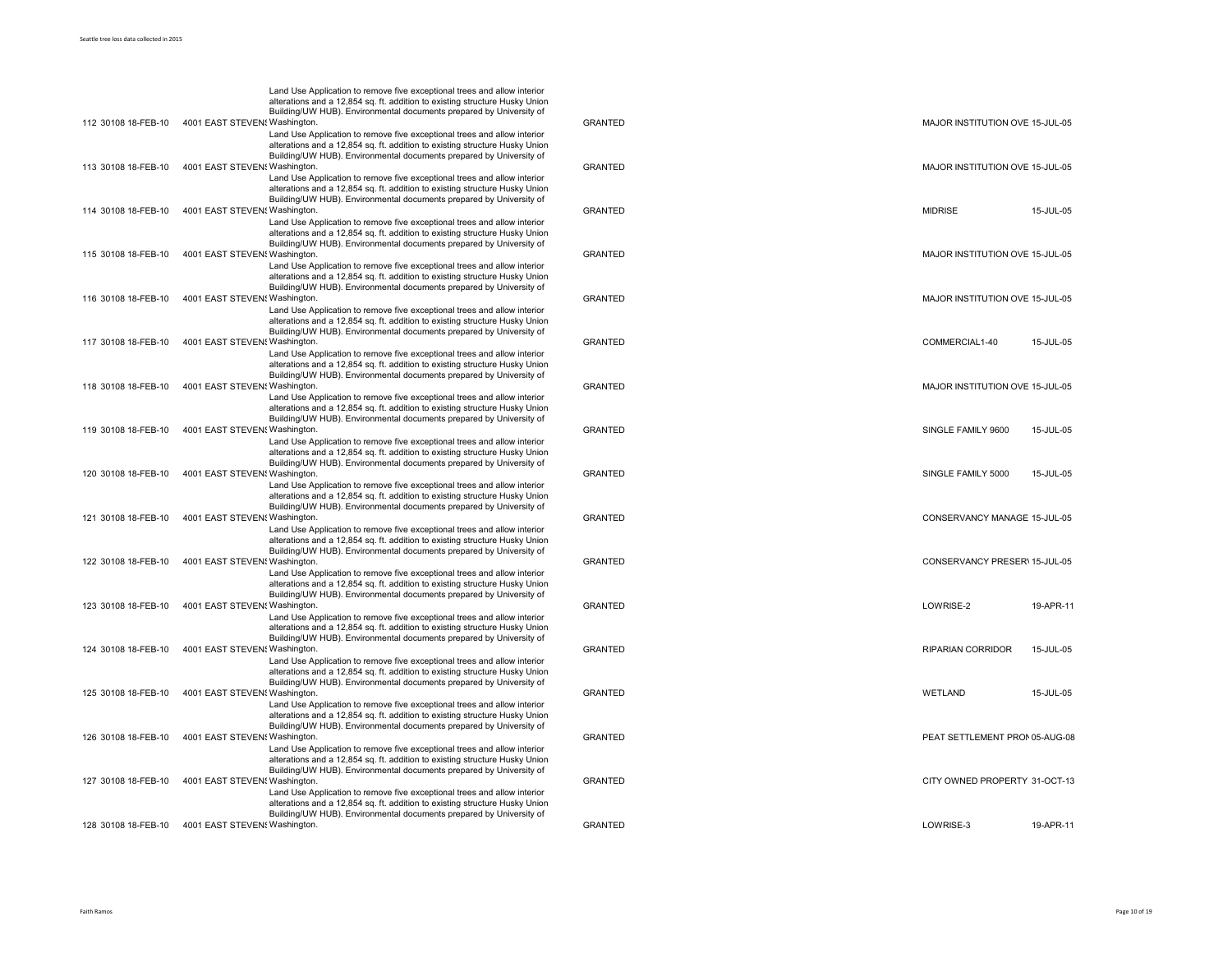| Land Use Application to allow two, 7-story buildings with a total of 1,100 student<br>beds for new student housing (Maple and Terry Halls, West Campus University<br>Washington). Review includes demolition of existing student housing building<br>(Terry Hall) and the adjacent 1101 Cafe Buidling. University of Washington<br>issued the Final SEIS West Campus Student Housing Project Phase IA and IB<br>130 30135 17-AUG-12 1101 NE CAMPUS PI on December 11, 2009. An EIS addendum was issued on May 25, 2011.<br>GRANTED Type I decision<br>MAJOR INSTITUTION OVE 15-JUL-05<br>Land Use Application to allow two, 7-story buildings with a total of 1,100 student<br>beds for new student housing (Maple and Terry Halls, West Campus University<br>Washington). Review includes demolition of existing student housing building<br>(Terry Hall) and the adjacent 1101 Cafe Buidling. University of Washington<br>issued the Final SEIS West Campus Student Housing Project Phase IA and IB<br>131 30135 17-AUG-12 1101 NE CAMPUS PI on December 11, 2009. An EIS addendum was issued on May 25, 2011.<br>GRANTED Type I decision<br><b>MIDRISE</b><br>Land Use Application to allow two, 7-story buildings with a total of 1,100 student<br>beds for new student housing (Maple and Terry Halls, West Campus University<br>Washington). Review includes demolition of existing student housing building<br>(Terry Hall) and the adjacent 1101 Cafe Buidling. University of Washington<br>issued the Final SEIS West Campus Student Housing Project Phase IA and IB<br>132 30135 17-AUG-12 1101 NE CAMPUS PI on December 11, 2009. An EIS addendum was issued on May 25, 2011.<br>GRANTED Type I decision<br>URBAN VILLAGE OVERLA 15-JUL-05<br>Land Use Application to allow two, 7-story buildings with a total of 1,100 student<br>beds for new student housing (Maple and Terry Halls, West Campus University<br>Washington). Review includes demolition of existing student housing building<br>(Terry Hall) and the adjacent 1101 Cafe Buidling. University of Washington<br>issued the Final SEIS West Campus Student Housing Project Phase IA and IB<br>133 30135 17-AUG-12 1101 NE CAMPUS PI on December 11, 2009. An EIS addendum was issued on May 25, 2011.<br>GRANTED Type I decision<br><b>CONTRACT REZONE</b><br>Land Use Application to allow two, 7-story buildings with a total of 1,100 student<br>beds for new student housing (Maple and Terry Halls, West Campus University<br>Washington). Review includes demolition of existing student housing building<br>(Terry Hall) and the adjacent 1101 Cafe Buidling. University of Washington<br>issued the Final SEIS West Campus Student Housing Project Phase IA and IB<br>134 30135 17-AUG-12 1101 NE CAMPUS PI on December 11, 2009. An EIS addendum was issued on May 25, 2011.<br>GRANTED Type I decision<br>ARTERIAL WITHIN 100FT 15-JUL-05<br>Land Use Application to allow two, 7-story buildings with a total of 1,100 student<br>beds for new student housing (Maple and Terry Halls, West Campus University<br>Washington). Review includes demolition of existing student housing building<br>(Terry Hall) and the adjacent 1101 Cafe Buidling. University of Washington<br>issued the Final SEIS West Campus Student Housing Project Phase IA and IB<br>135 30135 17-AUG-12 1101 NE CAMPUS PI on December 11, 2009. An EIS addendum was issued on May 25, 2011.<br>GRANTED Type I decision<br>SCENIC VIEW WITHIN 500 15-JUL-05<br>Land Use Application to allow two, 7-story buildings with a total of 1,100 student<br>beds for new student housing (Maple and Terry Halls, West Campus University<br>Washington). Review includes demolition of existing student housing building<br>(Terry Hall) and the adjacent 1101 Cafe Buidling. University of Washington<br>issued the Final SEIS West Campus Student Housing Project Phase IA and IB<br>136 30135 17-AUG-12 1101 NE CAMPUS PI on December 11, 2009. An EIS addendum was issued on May 25, 2011.<br>GRANTED Type I decision<br>URBAN VILLAGE OVERLA 15-JUL-05<br>Land Use Application to allow two, 7-story buildings with a total of 1,100 student<br>beds for new student housing (Maple and Terry Halls, West Campus University<br>Washington). Review includes demolition of existing student housing building<br>(Terry Hall) and the adjacent 1101 Cafe Buidling. University of Washington<br>issued the Final SEIS West Campus Student Housing Project Phase IA and IB<br>137 30135 17-AUG-12 1101 NE CAMPUS PI on December 11, 2009. An EIS addendum was issued on May 25, 2011.<br>GRANTED Type I decision<br>CITY OWNED PROPERTY 31-OCT-13<br>Land Use Application to allow two, 7-story buildings with a total of 1,100 student<br>beds for new student housing (Maple and Terry Halls, West Campus University<br>Washington). Review includes demolition of existing student housing building<br>(Terry Hall) and the adjacent 1101 Cafe Buidling. University of Washington<br>issued the Final SEIS West Campus Student Housing Project Phase IA and IB<br>138 30135 17-AUG-12 1101 NE CAMPUS PI on December 11, 2009. An EIS addendum was issued on May 25, 2011.<br>GRANTED Type I decision<br><b>URBAN COMMERCIAL</b><br>7/28/2015 - CANCELLED CUSTOMER LOG #15-1145<br><b>Exceptional tree</b><br>4700 SW ADMIRAL V Land Use Application to allow demolition of a 2-story, 28,000 sq. ft. building<br>LOWRISE-1<br>139 30172 28-APR-14<br>7/28/2015 - CANCELLED CUSTOMER LOG #15-1145<br><b>Exceptional tree</b><br>140 30172 28-APR-14 4700 SW ADMIRAL V Land Use Application to allow demolition of a 2-story, 28,000 sq. ft. building<br>ARTERIAL WITHIN 100FT 15-JUL-05 | 129 30108 18-FEB-10  4001 EAST STEVEN! Washington. | Land Use Application to remove five exceptional trees and allow interior<br>alterations and a 12,854 sq. ft. addition to existing structure Husky Union<br>Building/UW HUB). Environmental documents prepared by University of | <b>GRANTED</b> | URBAN COMMERCIAL | 15-JUN-15 |
|-------------------------------------------------------------------------------------------------------------------------------------------------------------------------------------------------------------------------------------------------------------------------------------------------------------------------------------------------------------------------------------------------------------------------------------------------------------------------------------------------------------------------------------------------------------------------------------------------------------------------------------------------------------------------------------------------------------------------------------------------------------------------------------------------------------------------------------------------------------------------------------------------------------------------------------------------------------------------------------------------------------------------------------------------------------------------------------------------------------------------------------------------------------------------------------------------------------------------------------------------------------------------------------------------------------------------------------------------------------------------------------------------------------------------------------------------------------------------------------------------------------------------------------------------------------------------------------------------------------------------------------------------------------------------------------------------------------------------------------------------------------------------------------------------------------------------------------------------------------------------------------------------------------------------------------------------------------------------------------------------------------------------------------------------------------------------------------------------------------------------------------------------------------------------------------------------------------------------------------------------------------------------------------------------------------------------------------------------------------------------------------------------------------------------------------------------------------------------------------------------------------------------------------------------------------------------------------------------------------------------------------------------------------------------------------------------------------------------------------------------------------------------------------------------------------------------------------------------------------------------------------------------------------------------------------------------------------------------------------------------------------------------------------------------------------------------------------------------------------------------------------------------------------------------------------------------------------------------------------------------------------------------------------------------------------------------------------------------------------------------------------------------------------------------------------------------------------------------------------------------------------------------------------------------------------------------------------------------------------------------------------------------------------------------------------------------------------------------------------------------------------------------------------------------------------------------------------------------------------------------------------------------------------------------------------------------------------------------------------------------------------------------------------------------------------------------------------------------------------------------------------------------------------------------------------------------------------------------------------------------------------------------------------------------------------------------------------------------------------------------------------------------------------------------------------------------------------------------------------------------------------------------------------------------------------------------------------------------------------------------------------------------------------------------------------------------------------------------------------------------------------------------------------------------------------------------------------------------------------------------------------------------------------------------------------------------------------------------------------------------------------------------------------------------------------------------------------------------------------------------------------------------------------------------------------------------------------------------------------------------------------------------------------------------------------------------------------------------------------------------------------------------------------------------------------------------------------------------------------------------------------------------------------------------------------------------------------------------------------------------------------------------------------------------------------------------------------------------------------------------|----------------------------------------------------|--------------------------------------------------------------------------------------------------------------------------------------------------------------------------------------------------------------------------------|----------------|------------------|-----------|
|                                                                                                                                                                                                                                                                                                                                                                                                                                                                                                                                                                                                                                                                                                                                                                                                                                                                                                                                                                                                                                                                                                                                                                                                                                                                                                                                                                                                                                                                                                                                                                                                                                                                                                                                                                                                                                                                                                                                                                                                                                                                                                                                                                                                                                                                                                                                                                                                                                                                                                                                                                                                                                                                                                                                                                                                                                                                                                                                                                                                                                                                                                                                                                                                                                                                                                                                                                                                                                                                                                                                                                                                                                                                                                                                                                                                                                                                                                                                                                                                                                                                                                                                                                                                                                                                                                                                                                                                                                                                                                                                                                                                                                                                                                                                                                                                                                                                                                                                                                                                                                                                                                                                                                                                                                                                                                                                                                                                                                                                                                                                                                                                                                                                                                                                                 |                                                    |                                                                                                                                                                                                                                |                |                  |           |
|                                                                                                                                                                                                                                                                                                                                                                                                                                                                                                                                                                                                                                                                                                                                                                                                                                                                                                                                                                                                                                                                                                                                                                                                                                                                                                                                                                                                                                                                                                                                                                                                                                                                                                                                                                                                                                                                                                                                                                                                                                                                                                                                                                                                                                                                                                                                                                                                                                                                                                                                                                                                                                                                                                                                                                                                                                                                                                                                                                                                                                                                                                                                                                                                                                                                                                                                                                                                                                                                                                                                                                                                                                                                                                                                                                                                                                                                                                                                                                                                                                                                                                                                                                                                                                                                                                                                                                                                                                                                                                                                                                                                                                                                                                                                                                                                                                                                                                                                                                                                                                                                                                                                                                                                                                                                                                                                                                                                                                                                                                                                                                                                                                                                                                                                                 |                                                    |                                                                                                                                                                                                                                |                |                  | 15-JUL-05 |
|                                                                                                                                                                                                                                                                                                                                                                                                                                                                                                                                                                                                                                                                                                                                                                                                                                                                                                                                                                                                                                                                                                                                                                                                                                                                                                                                                                                                                                                                                                                                                                                                                                                                                                                                                                                                                                                                                                                                                                                                                                                                                                                                                                                                                                                                                                                                                                                                                                                                                                                                                                                                                                                                                                                                                                                                                                                                                                                                                                                                                                                                                                                                                                                                                                                                                                                                                                                                                                                                                                                                                                                                                                                                                                                                                                                                                                                                                                                                                                                                                                                                                                                                                                                                                                                                                                                                                                                                                                                                                                                                                                                                                                                                                                                                                                                                                                                                                                                                                                                                                                                                                                                                                                                                                                                                                                                                                                                                                                                                                                                                                                                                                                                                                                                                                 |                                                    |                                                                                                                                                                                                                                |                |                  |           |
|                                                                                                                                                                                                                                                                                                                                                                                                                                                                                                                                                                                                                                                                                                                                                                                                                                                                                                                                                                                                                                                                                                                                                                                                                                                                                                                                                                                                                                                                                                                                                                                                                                                                                                                                                                                                                                                                                                                                                                                                                                                                                                                                                                                                                                                                                                                                                                                                                                                                                                                                                                                                                                                                                                                                                                                                                                                                                                                                                                                                                                                                                                                                                                                                                                                                                                                                                                                                                                                                                                                                                                                                                                                                                                                                                                                                                                                                                                                                                                                                                                                                                                                                                                                                                                                                                                                                                                                                                                                                                                                                                                                                                                                                                                                                                                                                                                                                                                                                                                                                                                                                                                                                                                                                                                                                                                                                                                                                                                                                                                                                                                                                                                                                                                                                                 |                                                    |                                                                                                                                                                                                                                |                |                  |           |
|                                                                                                                                                                                                                                                                                                                                                                                                                                                                                                                                                                                                                                                                                                                                                                                                                                                                                                                                                                                                                                                                                                                                                                                                                                                                                                                                                                                                                                                                                                                                                                                                                                                                                                                                                                                                                                                                                                                                                                                                                                                                                                                                                                                                                                                                                                                                                                                                                                                                                                                                                                                                                                                                                                                                                                                                                                                                                                                                                                                                                                                                                                                                                                                                                                                                                                                                                                                                                                                                                                                                                                                                                                                                                                                                                                                                                                                                                                                                                                                                                                                                                                                                                                                                                                                                                                                                                                                                                                                                                                                                                                                                                                                                                                                                                                                                                                                                                                                                                                                                                                                                                                                                                                                                                                                                                                                                                                                                                                                                                                                                                                                                                                                                                                                                                 |                                                    |                                                                                                                                                                                                                                |                |                  | 15-JUL-05 |
|                                                                                                                                                                                                                                                                                                                                                                                                                                                                                                                                                                                                                                                                                                                                                                                                                                                                                                                                                                                                                                                                                                                                                                                                                                                                                                                                                                                                                                                                                                                                                                                                                                                                                                                                                                                                                                                                                                                                                                                                                                                                                                                                                                                                                                                                                                                                                                                                                                                                                                                                                                                                                                                                                                                                                                                                                                                                                                                                                                                                                                                                                                                                                                                                                                                                                                                                                                                                                                                                                                                                                                                                                                                                                                                                                                                                                                                                                                                                                                                                                                                                                                                                                                                                                                                                                                                                                                                                                                                                                                                                                                                                                                                                                                                                                                                                                                                                                                                                                                                                                                                                                                                                                                                                                                                                                                                                                                                                                                                                                                                                                                                                                                                                                                                                                 |                                                    |                                                                                                                                                                                                                                |                |                  |           |
|                                                                                                                                                                                                                                                                                                                                                                                                                                                                                                                                                                                                                                                                                                                                                                                                                                                                                                                                                                                                                                                                                                                                                                                                                                                                                                                                                                                                                                                                                                                                                                                                                                                                                                                                                                                                                                                                                                                                                                                                                                                                                                                                                                                                                                                                                                                                                                                                                                                                                                                                                                                                                                                                                                                                                                                                                                                                                                                                                                                                                                                                                                                                                                                                                                                                                                                                                                                                                                                                                                                                                                                                                                                                                                                                                                                                                                                                                                                                                                                                                                                                                                                                                                                                                                                                                                                                                                                                                                                                                                                                                                                                                                                                                                                                                                                                                                                                                                                                                                                                                                                                                                                                                                                                                                                                                                                                                                                                                                                                                                                                                                                                                                                                                                                                                 |                                                    |                                                                                                                                                                                                                                |                |                  |           |
|                                                                                                                                                                                                                                                                                                                                                                                                                                                                                                                                                                                                                                                                                                                                                                                                                                                                                                                                                                                                                                                                                                                                                                                                                                                                                                                                                                                                                                                                                                                                                                                                                                                                                                                                                                                                                                                                                                                                                                                                                                                                                                                                                                                                                                                                                                                                                                                                                                                                                                                                                                                                                                                                                                                                                                                                                                                                                                                                                                                                                                                                                                                                                                                                                                                                                                                                                                                                                                                                                                                                                                                                                                                                                                                                                                                                                                                                                                                                                                                                                                                                                                                                                                                                                                                                                                                                                                                                                                                                                                                                                                                                                                                                                                                                                                                                                                                                                                                                                                                                                                                                                                                                                                                                                                                                                                                                                                                                                                                                                                                                                                                                                                                                                                                                                 |                                                    |                                                                                                                                                                                                                                |                |                  |           |
|                                                                                                                                                                                                                                                                                                                                                                                                                                                                                                                                                                                                                                                                                                                                                                                                                                                                                                                                                                                                                                                                                                                                                                                                                                                                                                                                                                                                                                                                                                                                                                                                                                                                                                                                                                                                                                                                                                                                                                                                                                                                                                                                                                                                                                                                                                                                                                                                                                                                                                                                                                                                                                                                                                                                                                                                                                                                                                                                                                                                                                                                                                                                                                                                                                                                                                                                                                                                                                                                                                                                                                                                                                                                                                                                                                                                                                                                                                                                                                                                                                                                                                                                                                                                                                                                                                                                                                                                                                                                                                                                                                                                                                                                                                                                                                                                                                                                                                                                                                                                                                                                                                                                                                                                                                                                                                                                                                                                                                                                                                                                                                                                                                                                                                                                                 |                                                    |                                                                                                                                                                                                                                |                |                  |           |
|                                                                                                                                                                                                                                                                                                                                                                                                                                                                                                                                                                                                                                                                                                                                                                                                                                                                                                                                                                                                                                                                                                                                                                                                                                                                                                                                                                                                                                                                                                                                                                                                                                                                                                                                                                                                                                                                                                                                                                                                                                                                                                                                                                                                                                                                                                                                                                                                                                                                                                                                                                                                                                                                                                                                                                                                                                                                                                                                                                                                                                                                                                                                                                                                                                                                                                                                                                                                                                                                                                                                                                                                                                                                                                                                                                                                                                                                                                                                                                                                                                                                                                                                                                                                                                                                                                                                                                                                                                                                                                                                                                                                                                                                                                                                                                                                                                                                                                                                                                                                                                                                                                                                                                                                                                                                                                                                                                                                                                                                                                                                                                                                                                                                                                                                                 |                                                    |                                                                                                                                                                                                                                |                |                  |           |
|                                                                                                                                                                                                                                                                                                                                                                                                                                                                                                                                                                                                                                                                                                                                                                                                                                                                                                                                                                                                                                                                                                                                                                                                                                                                                                                                                                                                                                                                                                                                                                                                                                                                                                                                                                                                                                                                                                                                                                                                                                                                                                                                                                                                                                                                                                                                                                                                                                                                                                                                                                                                                                                                                                                                                                                                                                                                                                                                                                                                                                                                                                                                                                                                                                                                                                                                                                                                                                                                                                                                                                                                                                                                                                                                                                                                                                                                                                                                                                                                                                                                                                                                                                                                                                                                                                                                                                                                                                                                                                                                                                                                                                                                                                                                                                                                                                                                                                                                                                                                                                                                                                                                                                                                                                                                                                                                                                                                                                                                                                                                                                                                                                                                                                                                                 |                                                    |                                                                                                                                                                                                                                |                |                  | 15-JUN-15 |
|                                                                                                                                                                                                                                                                                                                                                                                                                                                                                                                                                                                                                                                                                                                                                                                                                                                                                                                                                                                                                                                                                                                                                                                                                                                                                                                                                                                                                                                                                                                                                                                                                                                                                                                                                                                                                                                                                                                                                                                                                                                                                                                                                                                                                                                                                                                                                                                                                                                                                                                                                                                                                                                                                                                                                                                                                                                                                                                                                                                                                                                                                                                                                                                                                                                                                                                                                                                                                                                                                                                                                                                                                                                                                                                                                                                                                                                                                                                                                                                                                                                                                                                                                                                                                                                                                                                                                                                                                                                                                                                                                                                                                                                                                                                                                                                                                                                                                                                                                                                                                                                                                                                                                                                                                                                                                                                                                                                                                                                                                                                                                                                                                                                                                                                                                 |                                                    |                                                                                                                                                                                                                                |                |                  | 19-APR-11 |
|                                                                                                                                                                                                                                                                                                                                                                                                                                                                                                                                                                                                                                                                                                                                                                                                                                                                                                                                                                                                                                                                                                                                                                                                                                                                                                                                                                                                                                                                                                                                                                                                                                                                                                                                                                                                                                                                                                                                                                                                                                                                                                                                                                                                                                                                                                                                                                                                                                                                                                                                                                                                                                                                                                                                                                                                                                                                                                                                                                                                                                                                                                                                                                                                                                                                                                                                                                                                                                                                                                                                                                                                                                                                                                                                                                                                                                                                                                                                                                                                                                                                                                                                                                                                                                                                                                                                                                                                                                                                                                                                                                                                                                                                                                                                                                                                                                                                                                                                                                                                                                                                                                                                                                                                                                                                                                                                                                                                                                                                                                                                                                                                                                                                                                                                                 |                                                    |                                                                                                                                                                                                                                |                |                  |           |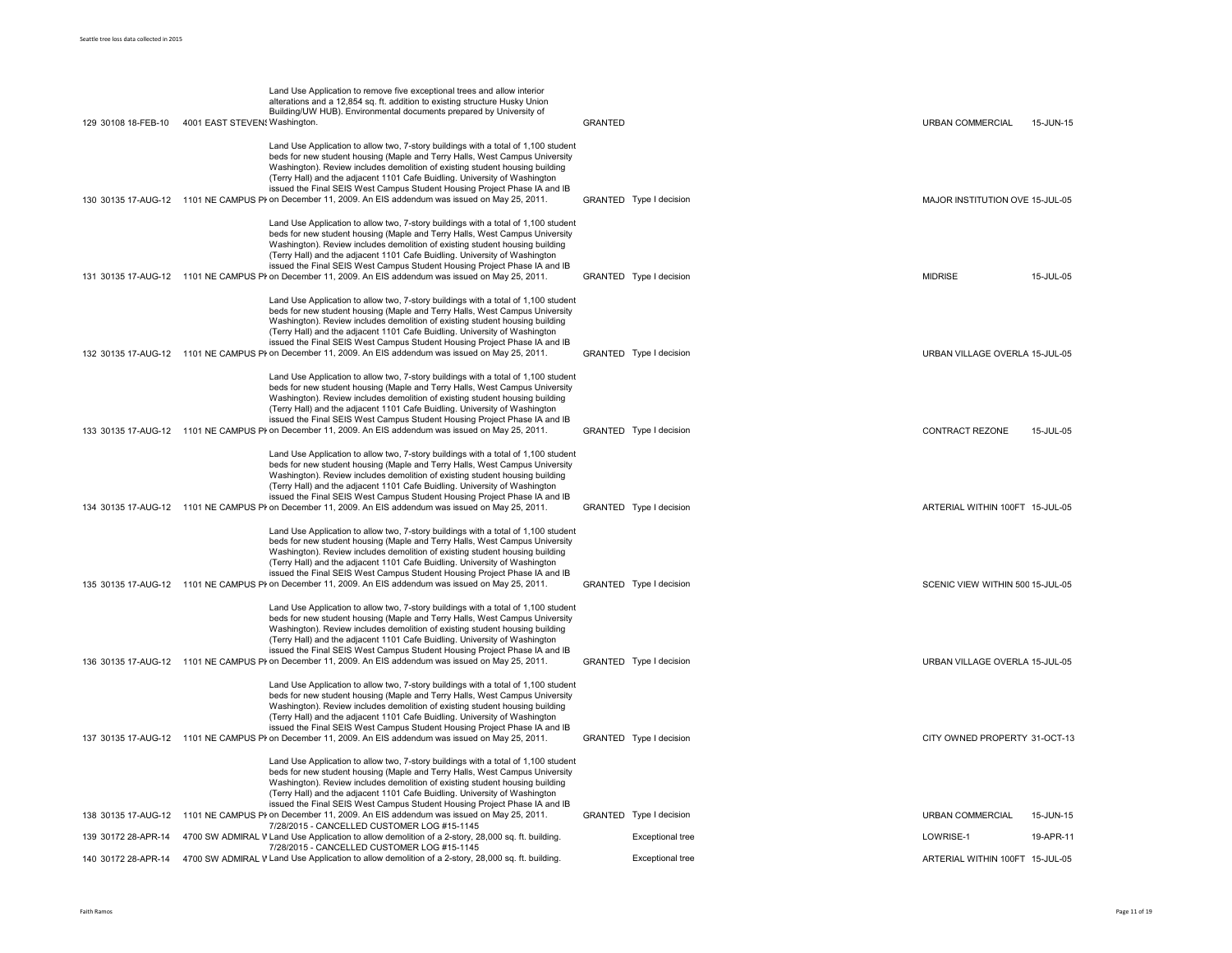|                     |                  | 7/28/2015 - CANCELLED CUSTOMER LOG #15-1145                                                                                                                                                                                                                                                                                                                                                                                                                                                                                                                                                                                                                                                  |                 |                                                                                  |                                  |
|---------------------|------------------|----------------------------------------------------------------------------------------------------------------------------------------------------------------------------------------------------------------------------------------------------------------------------------------------------------------------------------------------------------------------------------------------------------------------------------------------------------------------------------------------------------------------------------------------------------------------------------------------------------------------------------------------------------------------------------------------|-----------------|----------------------------------------------------------------------------------|----------------------------------|
| 141 30172 28-APR-14 |                  | 4700 SW ADMIRAL V Land Use Application to allow demolition of a 2-story, 28,000 sq. ft. building<br>Double tagged w/ parent project 3010518: Land use application to allow a new                                                                                                                                                                                                                                                                                                                                                                                                                                                                                                             |                 | <b>Exceptional tree</b>                                                          | STEEP SLOPE (>=40%)<br>15-JUL-05 |
| 142 30108 08-JAN-10 | 4042 12TH AVE NE | seven story, 230 room congregate residence (University of Washington, student<br>housing). Review includes potential removal of eight exceptional trees and<br>24,123 sq. ft. demolition of existing structures (Brooklyn Building and single<br>family structures). Project proposes alley vacation to facilitate full block<br>development. Parking for two vehicles will be provided on the site. Related<br>project #3010876 (at 4042 12th Ave NE). Environmental documents prepared by<br>the University of Washington.                                                                                                                                                                 | GRANTED 3010518 | To allow removal of exceptional trees. Double tagged and reveiw under            | MAJOR INSTITUTION OVE 15-JUL-05  |
| 143 30108 08-JAN-10 | 4042 12TH AVE NE | Double tagged w/ parent project 3010518: Land use application to allow a new<br>seven story, 230 room congregate residence (University of Washington, student<br>housing). Review includes potential removal of eight exceptional trees and<br>24,123 sq. ft. demolition of existing structures (Brooklyn Building and single<br>family structures). Project proposes alley vacation to facilitate full block<br>development. Parking for two vehicles will be provided on the site. Related<br>project #3010876 (at 4042 12th Ave NE). Environmental documents prepared by<br>the University of Washington.                                                                                 | GRANTED 3010518 | To allow removal of exceptional trees. Double tagged and reveiw under            | <b>MIDRISE</b><br>15-JUL-05      |
| 144 30108 08-JAN-10 | 4042 12TH AVE NE | Double tagged w/ parent project 3010518: Land use application to allow a new<br>seven story, 230 room congregate residence (University of Washington, student<br>housing). Review includes potential removal of eight exceptional trees and<br>24,123 sq. ft. demolition of existing structures (Brooklyn Building and single<br>family structures). Project proposes alley vacation to facilitate full block<br>development. Parking for two vehicles will be provided on the site. Related<br>project #3010876 (at 4042 12th Ave NE). Environmental documents prepared by<br>the University of Washington.<br>Double tagged w/ parent project 3010518: Land use application to allow a new | GRANTED         | To allow removal of exceptional trees. Double tagged and reveiw under<br>3010518 | URBAN VILLAGE OVERLA 15-JUL-05   |
| 145 30108 08-JAN-10 | 4042 12TH AVE NE | seven story, 230 room congregate residence (University of Washington, student<br>housing). Review includes potential removal of eight exceptional trees and<br>24,123 sq. ft. demolition of existing structures (Brooklyn Building and single<br>family structures). Project proposes alley vacation to facilitate full block<br>development. Parking for two vehicles will be provided on the site. Related<br>project #3010876 (at 4042 12th Ave NE). Environmental documents prepared by<br>the University of Washington.                                                                                                                                                                 | GRANTED 3010518 | To allow removal of exceptional trees. Double tagged and reveiw under            | CONTRACT REZONE<br>15-JUL-05     |
| 146 30108 08-JAN-10 | 4042 12TH AVE NE | Double tagged w/ parent project 3010518: Land use application to allow a new<br>seven story, 230 room congregate residence (University of Washington, student<br>housing). Review includes potential removal of eight exceptional trees and<br>24,123 sq. ft. demolition of existing structures (Brooklyn Building and single<br>family structures). Project proposes alley vacation to facilitate full block<br>development. Parking for two vehicles will be provided on the site. Related<br>project #3010876 (at 4042 12th Ave NE). Environmental documents prepared by<br>the University of Washington.                                                                                 | GRANTED 3010518 | To allow removal of exceptional trees. Double tagged and reveiw under            | ARTERIAL WITHIN 100FT 15-JUL-05  |
| 147 30108 08-JAN-10 | 4042 12TH AVE NE | Double tagged w/ parent project 3010518: Land use application to allow a new<br>seven story, 230 room congregate residence (University of Washington, student<br>housing). Review includes potential removal of eight exceptional trees and<br>24,123 sq. ft. demolition of existing structures (Brooklyn Building and single<br>family structures). Project proposes alley vacation to facilitate full block<br>development. Parking for two vehicles will be provided on the site. Related<br>project #3010876 (at 4042 12th Ave NE). Environmental documents prepared by<br>the University of Washington.                                                                                 | GRANTED 3010518 | To allow removal of exceptional trees. Double tagged and reveiw under            | SCENIC VIEW WITHIN 500 15-JUL-05 |
| 148 30108 08-JAN-10 | 4042 12TH AVE NE | Double tagged w/ parent project 3010518: Land use application to allow a new<br>seven story, 230 room congregate residence (University of Washington, student<br>housing). Review includes potential removal of eight exceptional trees and<br>24,123 sq. ft. demolition of existing structures (Brooklyn Building and single<br>family structures). Project proposes alley vacation to facilitate full block<br>development. Parking for two vehicles will be provided on the site. Related<br>project #3010876 (at 4042 12th Ave NE). Environmental documents prepared by<br>the University of Washington.                                                                                 | GRANTED 3010518 | To allow removal of exceptional trees. Double tagged and reveiw under            | URBAN VILLAGE OVERLA 15-JUL-05   |
|                     |                  | Double tagged w/ parent project 3010518: Land use application to allow a new<br>seven story, 230 room congregate residence (University of Washington, student<br>housing). Review includes potential removal of eight exceptional trees and<br>24,123 sq. ft. demolition of existing structures (Brooklyn Building and single<br>family structures). Project proposes alley vacation to facilitate full block<br>development. Parking for two vehicles will be provided on the site. Related<br>project #3010876 (at 4042 12th Ave NE). Environmental documents prepared by                                                                                                                  |                 | To allow removal of exceptional trees. Double tagged and reveiw under            |                                  |
| 149 30108 08-JAN-10 |                  | 4042 12TH AVE NE the University of Washington.                                                                                                                                                                                                                                                                                                                                                                                                                                                                                                                                                                                                                                               | GRANTED 3010518 |                                                                                  | CITY OWNED PROPERTY 31-OCT-13    |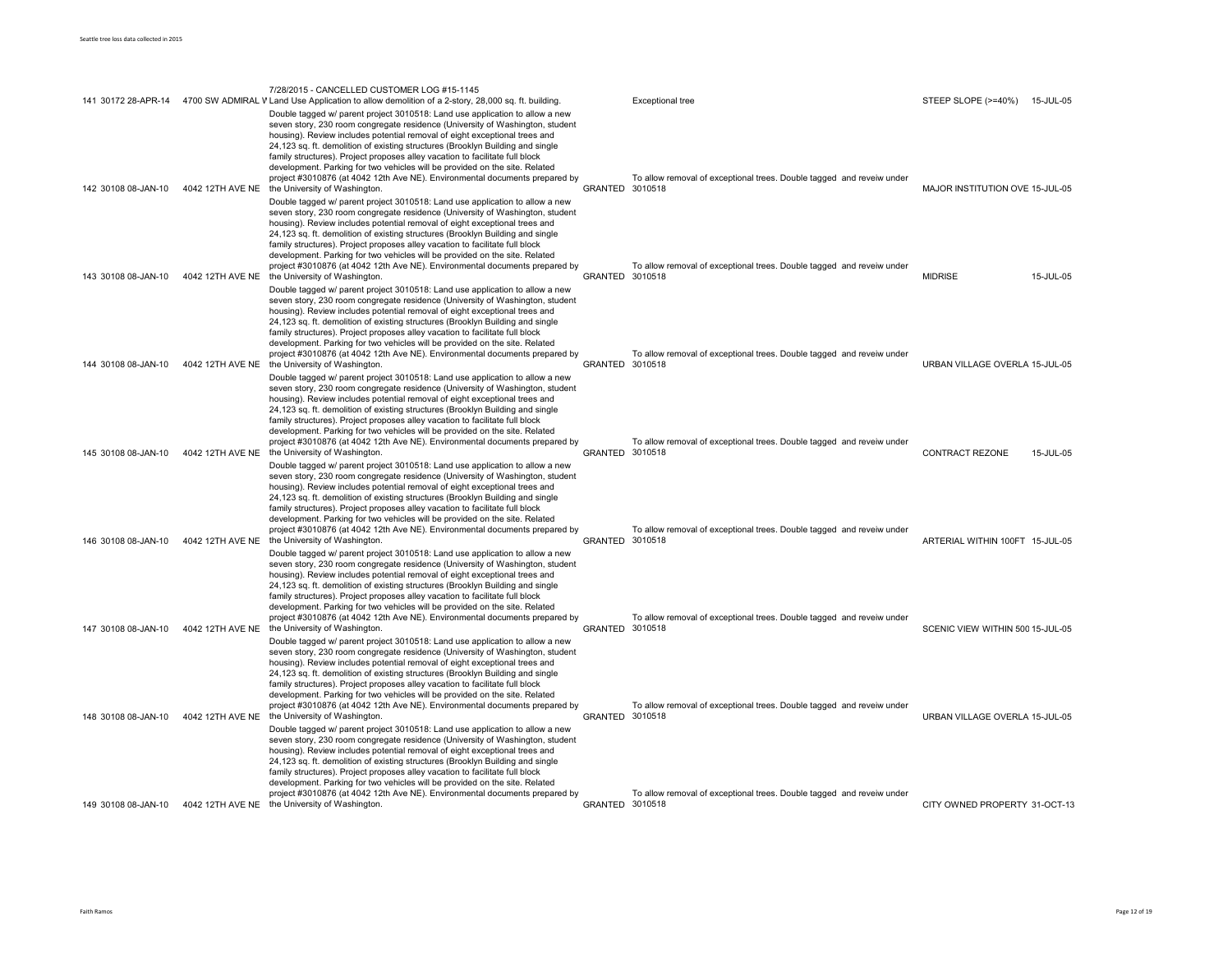| 150 30108 08-JAN-10 | Double tagged w/ parent project 3010518: Land use application to allow a new<br>seven story, 230 room congregate residence (University of Washington, student<br>housing). Review includes potential removal of eight exceptional trees and<br>24,123 sq. ft. demolition of existing structures (Brooklyn Building and single<br>family structures). Project proposes alley vacation to facilitate full block<br>development. Parking for two vehicles will be provided on the site. Related<br>project #3010876 (at 4042 12th Ave NE). Environmental documents prepared by<br>4042 12TH AVE NE the University of Washington. | GRANTED 3010518 | To allow removal of exceptional trees. Double tagged and reveiw under | URBAN COMMERCIAL                | 15-JUN-15 |
|---------------------|-------------------------------------------------------------------------------------------------------------------------------------------------------------------------------------------------------------------------------------------------------------------------------------------------------------------------------------------------------------------------------------------------------------------------------------------------------------------------------------------------------------------------------------------------------------------------------------------------------------------------------|-----------------|-----------------------------------------------------------------------|---------------------------------|-----------|
|                     | Land Use Application to allow a 5 level (7 story), 211,700 sq. ft. Life Sciences<br>building to replace existing Botany Greenhouse and Plant Laboratory (University<br>of Washington, Department of Biology) in an environmentally critical area.<br>Existing greenhouse, plant lab, annex and shed to be demolished. Supplemental<br>Environmental Impact Statement (Life Sciences Building Project) prepared by                                                                                                                                                                                                             |                 |                                                                       |                                 |           |
|                     | 151 30197 29-OCT-15 3747 WEST STEVEN University of Washington.<br>Land Use Application to allow a 5 level (7 story), 211,700 sq. ft. Life Sciences<br>building to replace existing Botany Greenhouse and Plant Laboratory (University<br>of Washington, Department of Biology) in an environmentally critical area.<br>Existing greenhouse, plant lab, annex and shed to be demolished. Supplemental<br>Environmental Impact Statement (Life Sciences Building Project) prepared by                                                                                                                                           | <b>GRANTED</b>  |                                                                       | MAJOR INSTITUTION OVE 15-JUL-05 |           |
|                     | 152 30197 29-OCT-15 3747 WEST STEVEN University of Washington.<br>Land Use Application to allow a 5 level (7 story), 211,700 sq. ft. Life Sciences<br>building to replace existing Botany Greenhouse and Plant Laboratory (University<br>of Washington, Department of Biology) in an environmentally critical area.<br>Existing greenhouse, plant lab, annex and shed to be demolished. Supplemental<br>Environmental Impact Statement (Life Sciences Building Project) prepared by                                                                                                                                           | <b>GRANTED</b>  |                                                                       | <b>CONTRACT REZONE</b>          | 15-JUL-05 |
|                     | 153 30197 29-OCT-15 3747 WEST STEVEN University of Washington.<br>Land Use Application to allow a 5 level (7 story), 211,700 sq. ft. Life Sciences<br>building to replace existing Botany Greenhouse and Plant Laboratory (University<br>of Washington, Department of Biology) in an environmentally critical area.<br>Existing greenhouse, plant lab, annex and shed to be demolished. Supplemental<br>Environmental Impact Statement (Life Sciences Building Project) prepared by                                                                                                                                           | <b>GRANTED</b>  |                                                                       | ARTERIAL WITHIN 100FT 15-JUL-05 |           |
|                     | 154 30197 29-OCT-15 3747 WEST STEVEN University of Washington.<br>Land Use Application to allow a 5 level (7 story), 211,700 sq. ft. Life Sciences<br>building to replace existing Botany Greenhouse and Plant Laboratory (University<br>of Washington, Department of Biology) in an environmentally critical area.<br>Existing greenhouse, plant lab, annex and shed to be demolished. Supplemental<br>Environmental Impact Statement (Life Sciences Building Project) prepared by                                                                                                                                           | <b>GRANTED</b>  |                                                                       | <b>LANDFILL</b>                 | 15-JUL-05 |
|                     | 155 30197 29-OCT-15 3747 WEST STEVEN University of Washington.<br>Land Use Application to allow a 5 level (7 story), 211,700 sq. ft. Life Sciences<br>building to replace existing Botany Greenhouse and Plant Laboratory (University<br>of Washington, Department of Biology) in an environmentally critical area.<br>Existing greenhouse, plant lab, annex and shed to be demolished. Supplemental<br>Environmental Impact Statement (Life Sciences Building Project) prepared by                                                                                                                                           | <b>GRANTED</b>  |                                                                       | URBAN VILLAGE OVERLA 15-JUL-05  |           |
|                     | 156 30197 29-OCT-15 3747 WEST STEVEN University of Washington.<br>Land Use Application to allow a 5 level (7 story), 211,700 sq. ft. Life Sciences<br>building to replace existing Botany Greenhouse and Plant Laboratory (University<br>of Washington, Department of Biology) in an environmentally critical area.<br>Existing greenhouse, plant lab, annex and shed to be demolished. Supplemental<br>Environmental Impact Statement (Life Sciences Building Project) prepared by                                                                                                                                           | <b>GRANTED</b>  |                                                                       | STEEP SLOPE (>=40%) 15-JUL-05   |           |
|                     | 157 30197 29-OCT-15 3747 WEST STEVEN University of Washington.<br>Land Use Application to allow a 5 level (7 story), 211,700 sq. ft. Life Sciences<br>building to replace existing Botany Greenhouse and Plant Laboratory (University<br>of Washington, Department of Biology) in an environmentally critical area.<br>Existing greenhouse, plant lab, annex and shed to be demolished. Supplemental<br>Environmental Impact Statement (Life Sciences Building Project) prepared by                                                                                                                                           | <b>GRANTED</b>  |                                                                       | LIQUEFACTION PRONE S(15-JUL-05  |           |
|                     | 158 30197 29-OCT-15 3747 WEST STEVEN University of Washington.<br>Land Use Application to allow a 5 level (7 story), 211,700 sq. ft. Life Sciences<br>building to replace existing Botany Greenhouse and Plant Laboratory (University<br>of Washington, Department of Biology) in an environmentally critical area.<br>Existing greenhouse, plant lab, annex and shed to be demolished. Supplemental<br>Environmental Impact Statement (Life Sciences Building Project) prepared by                                                                                                                                           | <b>GRANTED</b>  |                                                                       | ARCHAELOGICAL BUFFEI 15-JUL-05  |           |
|                     | 159 30197 29-OCT-15 3747 WEST STEVEN University of Washington.<br>Land Use Application to allow a 5 level (7 story), 211,700 sq. ft. Life Sciences<br>building to replace existing Botany Greenhouse and Plant Laboratory (University<br>of Washington, Department of Biology) in an environmentally critical area.<br>Existing greenhouse, plant lab, annex and shed to be demolished. Supplemental<br>Environmental Impact Statement (Life Sciences Building Project) prepared by                                                                                                                                           | <b>GRANTED</b>  |                                                                       | MAJOR INSTITUTION OVE 15-JUL-05 |           |
|                     | 160 30197 29-OCT-15 3747 WEST STEVEN University of Washington.                                                                                                                                                                                                                                                                                                                                                                                                                                                                                                                                                                | <b>GRANTED</b>  |                                                                       | MAJOR INSTITUTION OVE 15-JUL-05 |           |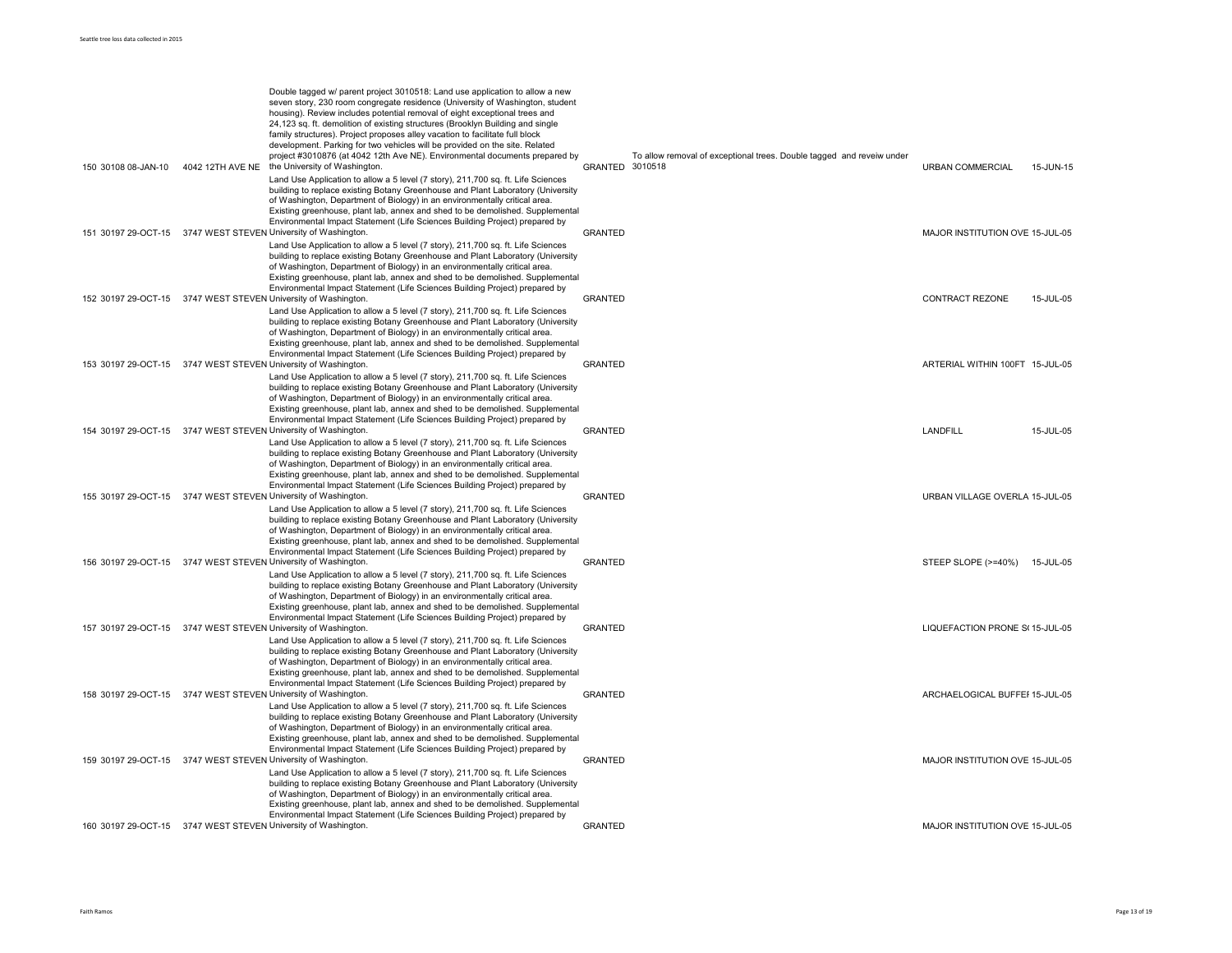|                     | Land Use Application to allow a 5 level (7 story), 211,700 sq. ft. Life Sciences<br>building to replace existing Botany Greenhouse and Plant Laboratory (University<br>of Washington, Department of Biology) in an environmentally critical area.<br>Existing greenhouse, plant lab, annex and shed to be demolished. Supplemental<br>Environmental Impact Statement (Life Sciences Building Project) prepared by<br>161 30197 29-OCT-15 3747 WEST STEVEN University of Washington. | <b>GRANTED</b> | <b>MIDRISE</b>                  | 15-JUL-05 |
|---------------------|-------------------------------------------------------------------------------------------------------------------------------------------------------------------------------------------------------------------------------------------------------------------------------------------------------------------------------------------------------------------------------------------------------------------------------------------------------------------------------------|----------------|---------------------------------|-----------|
|                     | Land Use Application to allow a 5 level (7 story), 211,700 sq. ft. Life Sciences<br>building to replace existing Botany Greenhouse and Plant Laboratory (University<br>of Washington, Department of Biology) in an environmentally critical area.<br>Existing greenhouse, plant lab, annex and shed to be demolished. Supplemental<br>Environmental Impact Statement (Life Sciences Building Project) prepared by<br>162 30197 29-OCT-15 3747 WEST STEVEN University of Washington. | <b>GRANTED</b> | MAJOR INSTITUTION OVE 15-JUL-05 |           |
|                     | Land Use Application to allow a 5 level (7 story), 211,700 sq. ft. Life Sciences<br>building to replace existing Botany Greenhouse and Plant Laboratory (University<br>of Washington, Department of Biology) in an environmentally critical area.<br>Existing greenhouse, plant lab, annex and shed to be demolished. Supplemental<br>Environmental Impact Statement (Life Sciences Building Project) prepared by                                                                   |                |                                 |           |
|                     | 163 30197 29-OCT-15 3747 WEST STEVEN University of Washington.<br>Land Use Application to allow a 5 level (7 story), 211,700 sq. ft. Life Sciences<br>building to replace existing Botany Greenhouse and Plant Laboratory (University<br>of Washington, Department of Biology) in an environmentally critical area.<br>Existing greenhouse, plant lab, annex and shed to be demolished. Supplemental<br>Environmental Impact Statement (Life Sciences Building Project) prepared by | GRANTED        | MAJOR INSTITUTION OVE 15-JUL-05 |           |
|                     | 164 30197 29-OCT-15 3747 WEST STEVEN University of Washington.<br>Land Use Application to allow a 5 level (7 story), 211,700 sq. ft. Life Sciences<br>building to replace existing Botany Greenhouse and Plant Laboratory (University<br>of Washington, Department of Biology) in an environmentally critical area.<br>Existing greenhouse, plant lab, annex and shed to be demolished. Supplemental<br>Environmental Impact Statement (Life Sciences Building Project) prepared by | <b>GRANTED</b> | COMMERCIAL1-40                  | 15-JUL-05 |
|                     | 165 30197 29-OCT-15 3747 WEST STEVEN University of Washington.<br>Land Use Application to allow a 5 level (7 story), 211,700 sq. ft. Life Sciences<br>building to replace existing Botany Greenhouse and Plant Laboratory (University<br>of Washington, Department of Biology) in an environmentally critical area.<br>Existing greenhouse, plant lab, annex and shed to be demolished. Supplemental<br>Environmental Impact Statement (Life Sciences Building Project) prepared by | GRANTED        | MAJOR INSTITUTION OVE 15-JUL-05 |           |
|                     | 166 30197 29-OCT-15 3747 WEST STEVEN University of Washington.<br>Land Use Application to allow a 5 level (7 story), 211,700 sq. ft. Life Sciences<br>building to replace existing Botany Greenhouse and Plant Laboratory (University<br>of Washington, Department of Biology) in an environmentally critical area.<br>Existing greenhouse, plant lab, annex and shed to be demolished. Supplemental<br>Environmental Impact Statement (Life Sciences Building Project) prepared by | <b>GRANTED</b> | SINGLE FAMILY 9600              | 15-JUL-05 |
|                     | 167 30197 29-OCT-15 3747 WEST STEVEN University of Washington.<br>Land Use Application to allow a 5 level (7 story), 211,700 sq. ft. Life Sciences<br>building to replace existing Botany Greenhouse and Plant Laboratory (University<br>of Washington, Department of Biology) in an environmentally critical area.<br>Existing greenhouse, plant lab, annex and shed to be demolished. Supplemental<br>Environmental Impact Statement (Life Sciences Building Project) prepared by | <b>GRANTED</b> | SINGLE FAMILY 5000              | 15-JUL-05 |
|                     | 168 30197 29-OCT-15 3747 WEST STEVEN University of Washington.<br>Land Use Application to allow a 5 level (7 story), 211,700 sq. ft. Life Sciences<br>building to replace existing Botany Greenhouse and Plant Laboratory (University<br>of Washington, Department of Biology) in an environmentally critical area.<br>Existing greenhouse, plant lab, annex and shed to be demolished. Supplemental<br>Environmental Impact Statement (Life Sciences Building Project) prepared by | <b>GRANTED</b> | CONSERVANCY MANAGE 15-JUL-05    |           |
|                     | 169 30197 29-OCT-15 3747 WEST STEVEN University of Washington.<br>Land Use Application to allow a 5 level (7 story), 211,700 sq. ft. Life Sciences<br>building to replace existing Botany Greenhouse and Plant Laboratory (University<br>of Washington, Department of Biology) in an environmentally critical area.<br>Existing greenhouse, plant lab, annex and shed to be demolished. Supplemental<br>Environmental Impact Statement (Life Sciences Building Project) prepared by | GRANTED        | CONSERVANCY PRESER\ 15-JUL-05   |           |
|                     | 170 30197 29-OCT-15 3747 WEST STEVEN University of Washington.<br>Land Use Application to allow a 5 level (7 story), 211,700 sq. ft. Life Sciences<br>building to replace existing Botany Greenhouse and Plant Laboratory (University<br>of Washington, Department of Biology) in an environmentally critical area.<br>Existing greenhouse, plant lab, annex and shed to be demolished. Supplemental<br>Environmental Impact Statement (Life Sciences Building Project) prepared by | GRANTED        | LOWRISE-2                       | 19-APR-11 |
| 171 30197 29-OCT-15 | 3747 WEST STEVEN University of Washington.                                                                                                                                                                                                                                                                                                                                                                                                                                          | <b>GRANTED</b> | <b>RIPARIAN CORRIDOR</b>        | 15-JUL-05 |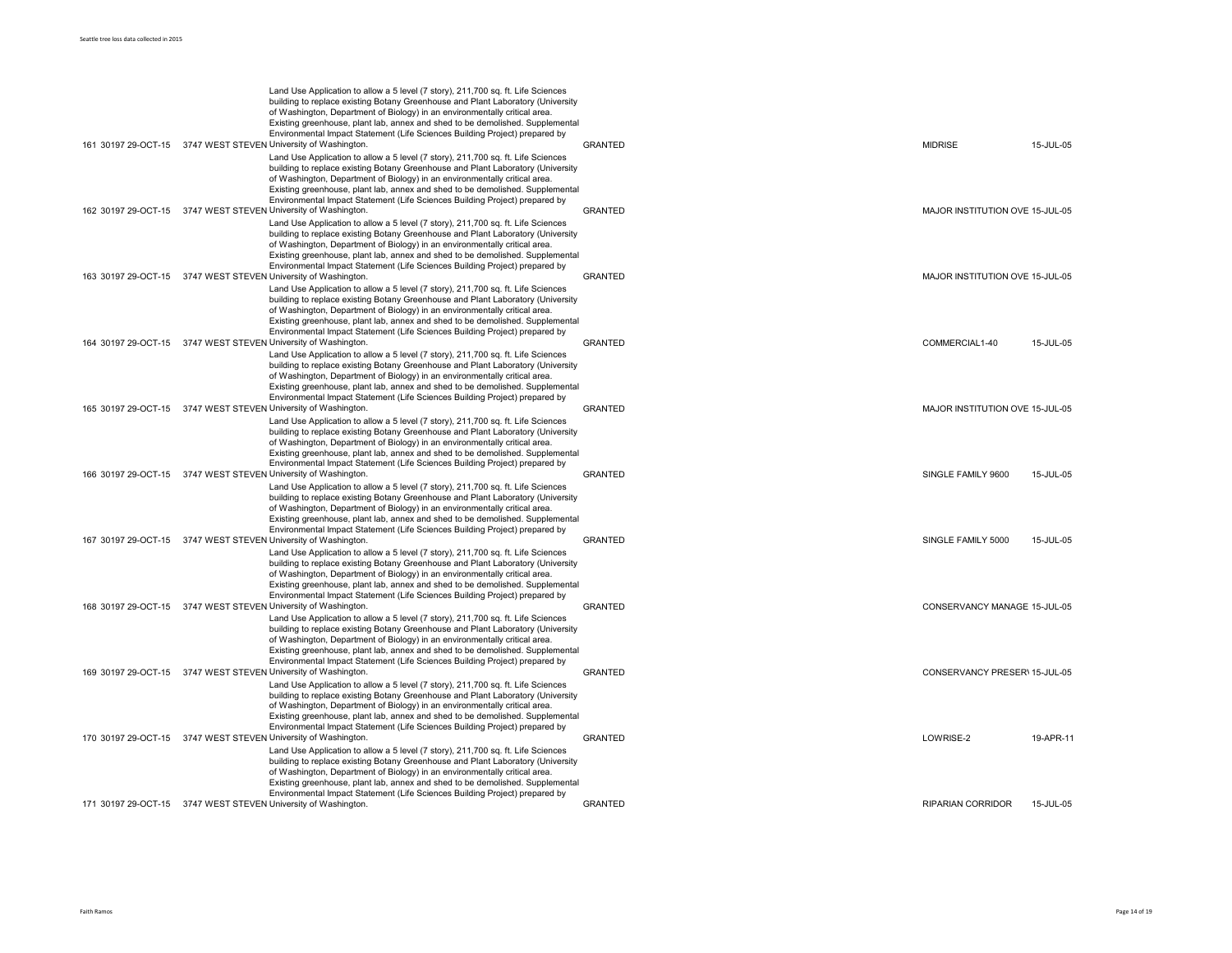|             | Land Use Application to allow a 5 level (7 story), 211,700 sq. ft. Life Sciences<br>building to replace existing Botany Greenhouse and Plant Laboratory (University<br>of Washington, Department of Biology) in an environmentally critical area.<br>Existing greenhouse, plant lab, annex and shed to be demolished. Supplemental<br>Environmental Impact Statement (Life Sciences Building Project) prepared by<br>172 30197 29-OCT-15 3747 WEST STEVEN University of Washington. | <b>GRANTED</b> | WETLAND                         | 15-JUL-05 |
|-------------|-------------------------------------------------------------------------------------------------------------------------------------------------------------------------------------------------------------------------------------------------------------------------------------------------------------------------------------------------------------------------------------------------------------------------------------------------------------------------------------|----------------|---------------------------------|-----------|
|             | Land Use Application to allow a 5 level (7 story), 211,700 sq. ft. Life Sciences<br>building to replace existing Botany Greenhouse and Plant Laboratory (University<br>of Washington, Department of Biology) in an environmentally critical area.<br>Existing greenhouse, plant lab, annex and shed to be demolished. Supplemental<br>Environmental Impact Statement (Life Sciences Building Project) prepared by<br>173 30197 29-OCT-15 3747 WEST STEVEN University of Washington. | <b>GRANTED</b> | PEAT SETTLEMENT PRON 05-AUG-08  |           |
|             | Land Use Application to allow a 5 level (7 story), 211,700 sq. ft. Life Sciences<br>building to replace existing Botany Greenhouse and Plant Laboratory (University<br>of Washington, Department of Biology) in an environmentally critical area.<br>Existing greenhouse, plant lab, annex and shed to be demolished. Supplemental<br>Environmental Impact Statement (Life Sciences Building Project) prepared by<br>174 30197 29-OCT-15 3747 WEST STEVEN University of Washington. | <b>GRANTED</b> | CITY OWNED PROPERTY 31-OCT-13   |           |
|             | Land Use Application to allow a 5 level (7 story), 211,700 sq. ft. Life Sciences<br>building to replace existing Botany Greenhouse and Plant Laboratory (University<br>of Washington, Department of Biology) in an environmentally critical area.<br>Existing greenhouse, plant lab, annex and shed to be demolished. Supplemental<br>Environmental Impact Statement (Life Sciences Building Project) prepared by                                                                   |                |                                 |           |
|             | 175 30197 29-OCT-15 3747 WEST STEVEN University of Washington.<br>Land Use Application to allow a 5 level (7 story), 211,700 sq. ft. Life Sciences<br>building to replace existing Botany Greenhouse and Plant Laboratory (University<br>of Washington, Department of Biology) in an environmentally critical area.<br>Existing greenhouse, plant lab, annex and shed to be demolished. Supplemental<br>Environmental Impact Statement (Life Sciences Building Project) prepared by | GRANTED        | LOWRISE-3                       | 19-APR-11 |
|             | 176 30197 29-OCT-15 3747 WEST STEVEN University of Washington.<br>Land Use Application for Streamlined Design Review to allow the removal of                                                                                                                                                                                                                                                                                                                                        | <b>GRANTED</b> | <b>URBAN COMMERCIAL</b>         | 15-JUN-15 |
| 177 3018643 | 4216 MEMORIAL WA seven trees in an environmentally critical area.<br>Land Use Application for Streamlined Design Review to allow the removal of                                                                                                                                                                                                                                                                                                                                     | <b>GRANTED</b> | MAJOR INSTITUTION OVE 15-JUL-05 |           |
| 178 3018643 | 4216 MEMORIAL WA seven trees in an environmentally critical area.<br>Land Use Application for Streamlined Design Review to allow the removal of                                                                                                                                                                                                                                                                                                                                     | <b>GRANTED</b> | CONTRACT REZONE                 | 15-JUL-05 |
| 179 3018643 | 4216 MEMORIAL WA seven trees in an environmentally critical area.<br>Land Use Application for Streamlined Design Review to allow the removal of                                                                                                                                                                                                                                                                                                                                     | <b>GRANTED</b> | ARTERIAL WITHIN 100FT 15-JUL-05 |           |
| 180 3018643 | 4216 MEMORIAL WA seven trees in an environmentally critical area.<br>Land Use Application for Streamlined Design Review to allow the removal of                                                                                                                                                                                                                                                                                                                                     | <b>GRANTED</b> | LANDFILL                        | 15-JUL-05 |
| 181 3018643 | 4216 MEMORIAL WA seven trees in an environmentally critical area.<br>Land Use Application for Streamlined Design Review to allow the removal of                                                                                                                                                                                                                                                                                                                                     | <b>GRANTED</b> | URBAN VILLAGE OVERLA 15-JUL-05  |           |
| 182 3018643 | 4216 MEMORIAL WA seven trees in an environmentally critical area.                                                                                                                                                                                                                                                                                                                                                                                                                   | <b>GRANTED</b> | STEEP SLOPE (>=40%)             | 15-JUL-05 |
| 183 3018643 | Land Use Application for Streamlined Design Review to allow the removal of<br>4216 MEMORIAL WA seven trees in an environmentally critical area.<br>Land Use Application for Streamlined Design Review to allow the removal of                                                                                                                                                                                                                                                       | <b>GRANTED</b> | LIQUEFACTION PRONE S(15-JUL-05  |           |
| 184 3018643 | 4216 MEMORIAL WA seven trees in an environmentally critical area.                                                                                                                                                                                                                                                                                                                                                                                                                   | <b>GRANTED</b> | ARCHAELOGICAL BUFFEI 15-JUL-05  |           |
| 185 3018643 | Land Use Application for Streamlined Design Review to allow the removal of<br>4216 MEMORIAL WA seven trees in an environmentally critical area.                                                                                                                                                                                                                                                                                                                                     | <b>GRANTED</b> | MAJOR INSTITUTION OVE 15-JUL-05 |           |
| 186 3018643 | Land Use Application for Streamlined Design Review to allow the removal of<br>4216 MEMORIAL WA seven trees in an environmentally critical area.                                                                                                                                                                                                                                                                                                                                     | <b>GRANTED</b> | MAJOR INSTITUTION OVE 15-JUL-05 |           |
| 187 3018643 | Land Use Application for Streamlined Design Review to allow the removal of<br>4216 MEMORIAL WA seven trees in an environmentally critical area.                                                                                                                                                                                                                                                                                                                                     | <b>GRANTED</b> | <b>MIDRISE</b>                  | 15-JUL-05 |
| 188 3018643 | Land Use Application for Streamlined Design Review to allow the removal of<br>4216 MEMORIAL WA seven trees in an environmentally critical area.                                                                                                                                                                                                                                                                                                                                     | <b>GRANTED</b> | MAJOR INSTITUTION OVE 15-JUL-05 |           |
| 189 3018643 | Land Use Application for Streamlined Design Review to allow the removal of<br>4216 MEMORIAL WA seven trees in an environmentally critical area.                                                                                                                                                                                                                                                                                                                                     | <b>GRANTED</b> | MAJOR INSTITUTION OVE 15-JUL-05 |           |
| 190 3018643 | Land Use Application for Streamlined Design Review to allow the removal of<br>4216 MEMORIAL WA seven trees in an environmentally critical area.                                                                                                                                                                                                                                                                                                                                     | <b>GRANTED</b> | COMMERCIAL1-40                  | 15-JUL-05 |
| 191 3018643 | Land Use Application for Streamlined Design Review to allow the removal of<br>4216 MEMORIAL WA seven trees in an environmentally critical area.                                                                                                                                                                                                                                                                                                                                     | <b>GRANTED</b> | MAJOR INSTITUTION OVE 15-JUL-05 |           |
| 192 3018643 | Land Use Application for Streamlined Design Review to allow the removal of<br>4216 MEMORIAL WA seven trees in an environmentally critical area.                                                                                                                                                                                                                                                                                                                                     | <b>GRANTED</b> | SINGLE FAMILY 9600              | 15-JUL-05 |
| 193 3018643 | Land Use Application for Streamlined Design Review to allow the removal of<br>4216 MEMORIAL WA seven trees in an environmentally critical area.                                                                                                                                                                                                                                                                                                                                     | <b>GRANTED</b> | SINGLE FAMILY 5000              | 15-JUL-05 |
| 194 3018643 | Land Use Application for Streamlined Design Review to allow the removal of<br>4216 MEMORIAL WA seven trees in an environmentally critical area.                                                                                                                                                                                                                                                                                                                                     | <b>GRANTED</b> | CONSERVANCY MANAGE 15-JUL-05    |           |
| 195 3018643 | Land Use Application for Streamlined Design Review to allow the removal of<br>4216 MEMORIAL WA seven trees in an environmentally critical area.                                                                                                                                                                                                                                                                                                                                     | <b>GRANTED</b> | CONSERVANCY PRESER\ 15-JUL-05   |           |
| 196 3018643 | Land Use Application for Streamlined Design Review to allow the removal of<br>4216 MEMORIAL WA seven trees in an environmentally critical area.                                                                                                                                                                                                                                                                                                                                     | <b>GRANTED</b> | LOWRISE-2                       | 19-APR-11 |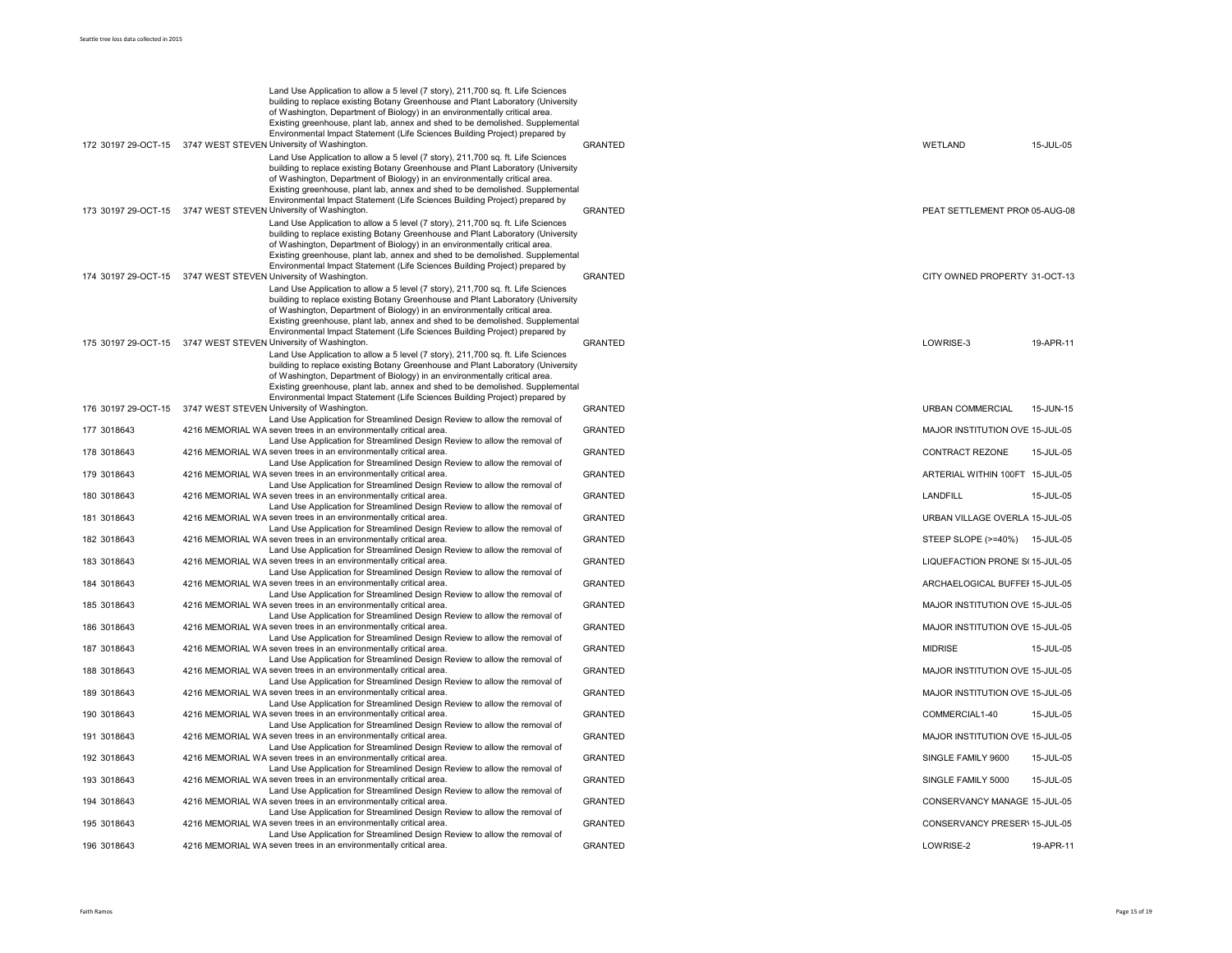|                                     |                 | Land Use Application for Streamlined Design Review to allow the removal of                                                                                                                                                                                                                                                                                                                                                 |                |                                 |           |
|-------------------------------------|-----------------|----------------------------------------------------------------------------------------------------------------------------------------------------------------------------------------------------------------------------------------------------------------------------------------------------------------------------------------------------------------------------------------------------------------------------|----------------|---------------------------------|-----------|
| 197 3018643                         |                 | 4216 MEMORIAL WA seven trees in an environmentally critical area.<br>Land Use Application for Streamlined Design Review to allow the removal of                                                                                                                                                                                                                                                                            | <b>GRANTED</b> | <b>RIPARIAN CORRIDOR</b>        | 15-JUL-05 |
| 198 3018643                         |                 | 4216 MEMORIAL WA seven trees in an environmentally critical area.<br>Land Use Application for Streamlined Design Review to allow the removal of                                                                                                                                                                                                                                                                            | <b>GRANTED</b> | WETLAND                         | 15-JUL-05 |
| 199 3018643                         |                 | 4216 MEMORIAL WA seven trees in an environmentally critical area.<br>Land Use Application for Streamlined Design Review to allow the removal of                                                                                                                                                                                                                                                                            | <b>GRANTED</b> | PEAT SETTLEMENT PRON 05-AUG-08  |           |
| 200 3018643                         |                 | 4216 MEMORIAL WA seven trees in an environmentally critical area.<br>Land Use Application for Streamlined Design Review to allow the removal of                                                                                                                                                                                                                                                                            | <b>GRANTED</b> | CITY OWNED PROPERTY 31-OCT-13   |           |
| 201 3018643                         |                 | 4216 MEMORIAL WA seven trees in an environmentally critical area.<br>Land Use Application for Streamlined Design Review to allow the removal of                                                                                                                                                                                                                                                                            | <b>GRANTED</b> | LOWRISE-3                       | 19-APR-11 |
| 202 3018643                         |                 | 4216 MEMORIAL WA seven trees in an environmentally critical area.                                                                                                                                                                                                                                                                                                                                                          | <b>GRANTED</b> | <b>URBAN COMMERCIAL</b>         | 15-JUN-15 |
| 203 30173 15-AUG-14                 | 1450 NE BOAT ST | Land Use Application to allow an 83,000 sq. ft. below grade research facility with<br>a 1,500 sq. ft. one story entrance, 85 ft. utility tower and new pedestrian ramp<br>above grade. Review includes landscaping and site improvements at grade<br>above the structure. (UW Animal Research and Care Facility). Draft<br>Environmental Impact Statement dated July, 29,2014 prepared by the University<br>of Washington. | <b>GRANTED</b> | MAJOR INSTITUTION OVE 15-JUL-05 |           |
|                                     |                 | Land Use Application to allow an 83,000 sq. ft. below grade research facility with<br>a 1,500 sq. ft. one story entrance, 85 ft. utility tower and new pedestrian ramp<br>above grade. Review includes landscaping and site improvements at grade<br>above the structure. (UW Animal Research and Care Facility). Draft<br>Environmental Impact Statement dated July, 29,2014 prepared by the University                   |                |                                 |           |
| 204 30173 15-AUG-14 1450 NE BOAT ST |                 | of Washington.                                                                                                                                                                                                                                                                                                                                                                                                             | <b>GRANTED</b> | <b>CONTRACT REZONE</b>          | 15-JUL-05 |
|                                     |                 | Land Use Application to allow an 83,000 sq. ft. below grade research facility with<br>a 1,500 sq. ft. one story entrance, 85 ft. utility tower and new pedestrian ramp<br>above grade. Review includes landscaping and site improvements at grade<br>above the structure. (UW Animal Research and Care Facility). Draft<br>Environmental Impact Statement dated July, 29,2014 prepared by the University                   |                |                                 |           |
| 205 30173 15-AUG-14 1450 NE BOAT ST |                 | of Washington.                                                                                                                                                                                                                                                                                                                                                                                                             | <b>GRANTED</b> | MAJOR INSTITUTION OVE 15-JUL-05 |           |
|                                     |                 | Land Use Application to allow an 83,000 sq. ft. below grade research facility with<br>a 1,500 sq. ft. one story entrance, 85 ft. utility tower and new pedestrian ramp<br>above grade. Review includes landscaping and site improvements at grade<br>above the structure. (UW Animal Research and Care Facility). Draft<br>Environmental Impact Statement dated July, 29,2014 prepared by the University                   |                |                                 |           |
| 206 30173 15-AUG-14                 | 1450 NE BOAT ST | of Washington.<br>Land Use Application to allow an 83,000 sq. ft. below grade research facility with<br>a 1,500 sq. ft. one story entrance, 85 ft. utility tower and new pedestrian ramp<br>above grade. Review includes landscaping and site improvements at grade<br>above the structure. (UW Animal Research and Care Facility). Draft<br>Environmental Impact Statement dated July, 29,2014 prepared by the University | <b>GRANTED</b> | MAJOR INSTITUTION OVE 15-JUL-05 |           |
| 207 30173 15-AUG-14 1450 NE BOAT ST |                 | of Washington.                                                                                                                                                                                                                                                                                                                                                                                                             | <b>GRANTED</b> | MAJOR INSTITUTION OVE 15-JUL-05 |           |
|                                     |                 | Land Use Application to allow an 83,000 sq. ft. below grade research facility with<br>a 1,500 sq. ft. one story entrance, 85 ft. utility tower and new pedestrian ramp<br>above grade. Review includes landscaping and site improvements at grade<br>above the structure. (UW Animal Research and Care Facility). Draft<br>Environmental Impact Statement dated July, 29,2014 prepared by the University                   |                |                                 |           |
| 208 30173 15-AUG-14 1450 NE BOAT ST |                 | of Washington.<br>Land Use Application to allow an 83,000 sq. ft. below grade research facility with                                                                                                                                                                                                                                                                                                                       | <b>GRANTED</b> | ARTERIAL WITHIN 100FT 15-JUL-05 |           |
|                                     |                 | a 1,500 sq. ft. one story entrance, 85 ft. utility tower and new pedestrian ramp<br>above grade. Review includes landscaping and site improvements at grade<br>above the structure. (UW Animal Research and Care Facility). Draft<br>Environmental Impact Statement dated July, 29,2014 prepared by the University                                                                                                         |                |                                 |           |
| 209 30173 15-AUG-14                 | 1450 NE BOAT ST | of Washington.<br>Land Use Application to allow an 83,000 sq. ft. below grade research facility with                                                                                                                                                                                                                                                                                                                       | <b>GRANTED</b> | URBAN VILLAGE OVERLA 15-JUL-05  |           |
| 210 30173 15-AUG-14 1450 NE BOAT ST |                 | a 1,500 sq. ft. one story entrance, 85 ft. utility tower and new pedestrian ramp<br>above grade. Review includes landscaping and site improvements at grade<br>above the structure. (UW Animal Research and Care Facility). Draft<br>Environmental Impact Statement dated July, 29,2014 prepared by the University<br>of Washington.                                                                                       | <b>GRANTED</b> | ARCHAELOGICAL BUFFEI 15-JUL-05  |           |
|                                     |                 | Land Use Application to allow an 83,000 sq. ft. below grade research facility with<br>a 1,500 sq. ft. one story entrance, 85 ft. utility tower and new pedestrian ramp<br>above grade. Review includes landscaping and site improvements at grade<br>above the structure. (UW Animal Research and Care Facility). Draft<br>Environmental Impact Statement dated July, 29, 2014 prepared by the University                  |                |                                 |           |
| 211 30173 15-AUG-14 1450 NE BOAT ST |                 | of Washington.                                                                                                                                                                                                                                                                                                                                                                                                             | <b>GRANTED</b> | SPECIAL GRADING REQU 15-JUL-05  |           |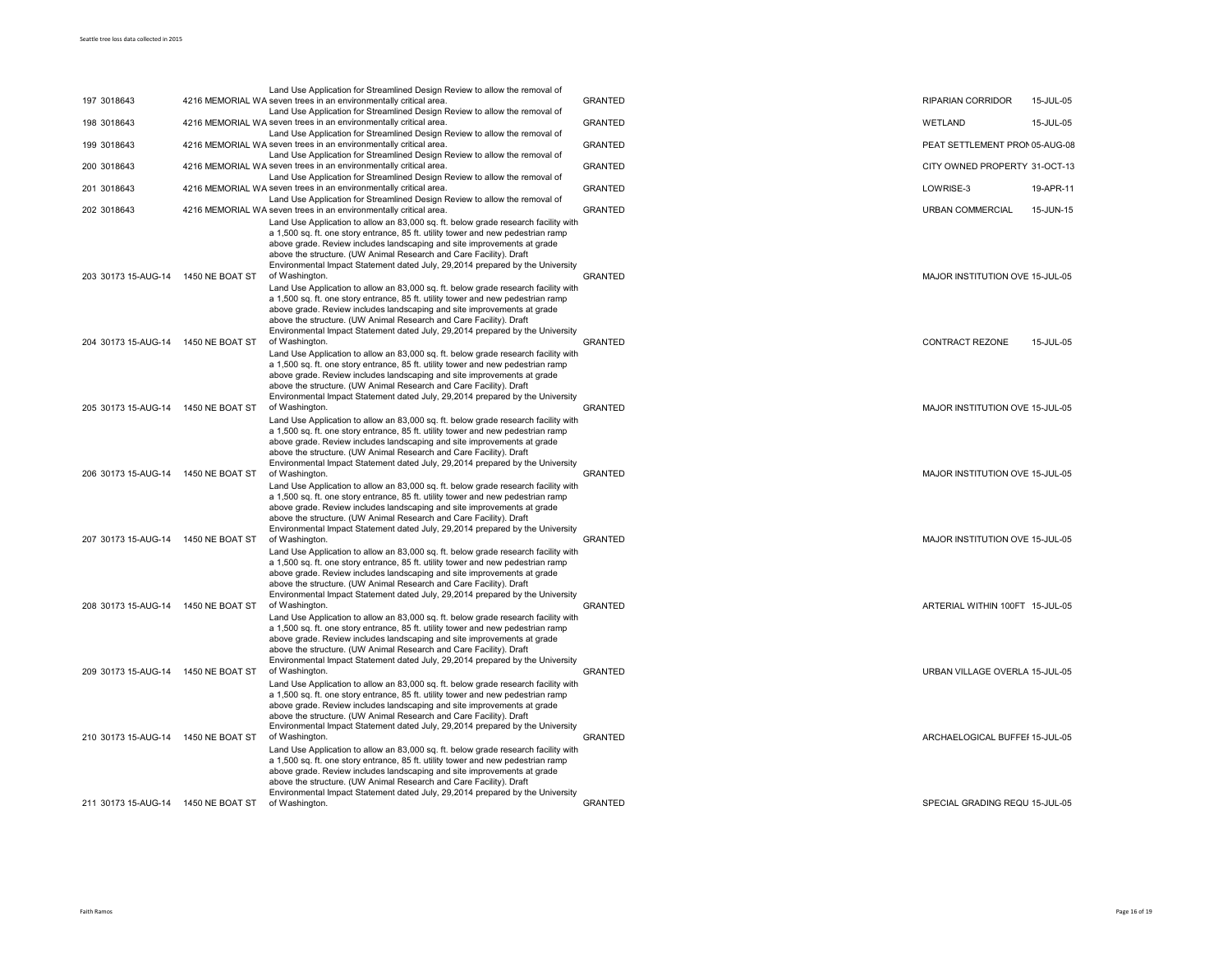| 212 30173 15-AUG-14 1450 NE BOAT ST |                 | Land Use Application to allow an 83,000 sq. ft. below grade research facility with<br>a 1,500 sq. ft. one story entrance, 85 ft. utility tower and new pedestrian ramp<br>above grade. Review includes landscaping and site improvements at grade<br>above the structure. (UW Animal Research and Care Facility). Draft<br>Environmental Impact Statement dated July, 29,2014 prepared by the University<br>of Washington.                                                                                  | <b>GRANTED</b> | MAJOR INSTITUTION OVE 15-JUL-05 |           |
|-------------------------------------|-----------------|-------------------------------------------------------------------------------------------------------------------------------------------------------------------------------------------------------------------------------------------------------------------------------------------------------------------------------------------------------------------------------------------------------------------------------------------------------------------------------------------------------------|----------------|---------------------------------|-----------|
|                                     |                 | Land Use Application to allow an 83,000 sq. ft. below grade research facility with<br>a 1,500 sq. ft. one story entrance, 85 ft. utility tower and new pedestrian ramp<br>above grade. Review includes landscaping and site improvements at grade<br>above the structure. (UW Animal Research and Care Facility). Draft<br>Environmental Impact Statement dated July, 29,2014 prepared by the University<br>of Washington.                                                                                  | <b>GRANTED</b> |                                 |           |
| 213 30173 15-AUG-14                 | 1450 NE BOAT ST | Land Use Application to allow an 83,000 sq. ft. below grade research facility with<br>a 1,500 sq. ft. one story entrance, 85 ft. utility tower and new pedestrian ramp<br>above grade. Review includes landscaping and site improvements at grade<br>above the structure. (UW Animal Research and Care Facility). Draft<br>Environmental Impact Statement dated July, 29,2014 prepared by the University                                                                                                    |                | MAJOR INSTITUTION OVE 15-JUL-05 |           |
| 214 30173 15-AUG-14 1450 NE BOAT ST |                 | of Washington.<br>Land Use Application to allow an 83,000 sq. ft. below grade research facility with<br>a 1,500 sq. ft. one story entrance, 85 ft. utility tower and new pedestrian ramp<br>above grade. Review includes landscaping and site improvements at grade<br>above the structure. (UW Animal Research and Care Facility). Draft<br>Environmental Impact Statement dated July, 29,2014 prepared by the University                                                                                  | <b>GRANTED</b> | <b>MIDRISE</b>                  | 15-JUL-05 |
| 215 30173 15-AUG-14                 | 1450 NE BOAT ST | of Washington.<br>Land Use Application to allow an 83,000 sq. ft. below grade research facility with<br>a 1,500 sq. ft. one story entrance, 85 ft. utility tower and new pedestrian ramp<br>above grade. Review includes landscaping and site improvements at grade<br>above the structure. (UW Animal Research and Care Facility). Draft                                                                                                                                                                   | <b>GRANTED</b> | COMMERCIAL1-40                  | 15-JUL-05 |
| 216 30173 15-AUG-14 1450 NE BOAT ST |                 | Environmental Impact Statement dated July, 29,2014 prepared by the University<br>of Washington.<br>Land Use Application to allow an 83,000 sq. ft. below grade research facility with<br>a 1,500 sq. ft. one story entrance, 85 ft. utility tower and new pedestrian ramp<br>above grade. Review includes landscaping and site improvements at grade<br>above the structure. (UW Animal Research and Care Facility). Draft                                                                                  | <b>GRANTED</b> | SINGLE FAMILY 9600              | 15-JUL-05 |
| 217 30173 15-AUG-14 1450 NE BOAT ST |                 | Environmental Impact Statement dated July, 29,2014 prepared by the University<br>of Washington.<br>Land Use Application to allow an 83,000 sq. ft. below grade research facility with<br>a 1,500 sq. ft. one story entrance, 85 ft. utility tower and new pedestrian ramp<br>above grade. Review includes landscaping and site improvements at grade<br>above the structure. (UW Animal Research and Care Facility). Draft                                                                                  | <b>GRANTED</b> | SINGLE FAMILY 5000              | 15-JUL-05 |
| 218 30173 15-AUG-14 1450 NE BOAT ST |                 | Environmental Impact Statement dated July, 29,2014 prepared by the University<br>of Washington.<br>Land Use Application to allow an 83,000 sq. ft. below grade research facility with<br>a 1,500 sq. ft. one story entrance, 85 ft. utility tower and new pedestrian ramp<br>above grade. Review includes landscaping and site improvements at grade<br>above the structure. (UW Animal Research and Care Facility). Draft                                                                                  | <b>GRANTED</b> | CONSERVANCY MANAGE 15-JUL-05    |           |
| 219 30173 15-AUG-14                 | 1450 NE BOAT ST | Environmental Impact Statement dated July, 29,2014 prepared by the University<br>of Washington.<br>Land Use Application to allow an 83,000 sq. ft. below grade research facility with<br>a 1,500 sq. ft. one story entrance, 85 ft. utility tower and new pedestrian ramp<br>above grade. Review includes landscaping and site improvements at grade<br>above the structure. (UW Animal Research and Care Facility). Draft<br>Environmental Impact Statement dated July, 29,2014 prepared by the University | <b>GRANTED</b> | CONSERVANCY PRESER\ 15-JUL-05   |           |
| 220 30173 15-AUG-14 1450 NE BOAT ST |                 | of Washington.<br>Land Use Application to allow an 83,000 sq. ft. below grade research facility with<br>a 1,500 sq. ft. one story entrance, 85 ft. utility tower and new pedestrian ramp<br>above grade. Review includes landscaping and site improvements at grade<br>above the structure. (UW Animal Research and Care Facility). Draft                                                                                                                                                                   | <b>GRANTED</b> | STEEP SLOPE (>=40%)             | 15-JUL-05 |
| 221 30173 15-AUG-14 1450 NE BOAT ST |                 | Environmental Impact Statement dated July, 29,2014 prepared by the University<br>of Washington<br>Land Use Application to allow an 83,000 sq. ft. below grade research facility with<br>a 1,500 sq. ft. one story entrance, 85 ft. utility tower and new pedestrian ramp<br>above grade. Review includes landscaping and site improvements at grade<br>above the structure. (UW Animal Research and Care Facility). Draft                                                                                   | <b>GRANTED</b> | LANDFILL                        | 15-JUL-05 |
| 222 30173 15-AUG-14 1450 NE BOAT ST |                 | Environmental Impact Statement dated July, 29,2014 prepared by the University<br>of Washington.                                                                                                                                                                                                                                                                                                                                                                                                             | <b>GRANTED</b> | <b>RIPARIAN CORRIDOR</b>        | 15-JUL-05 |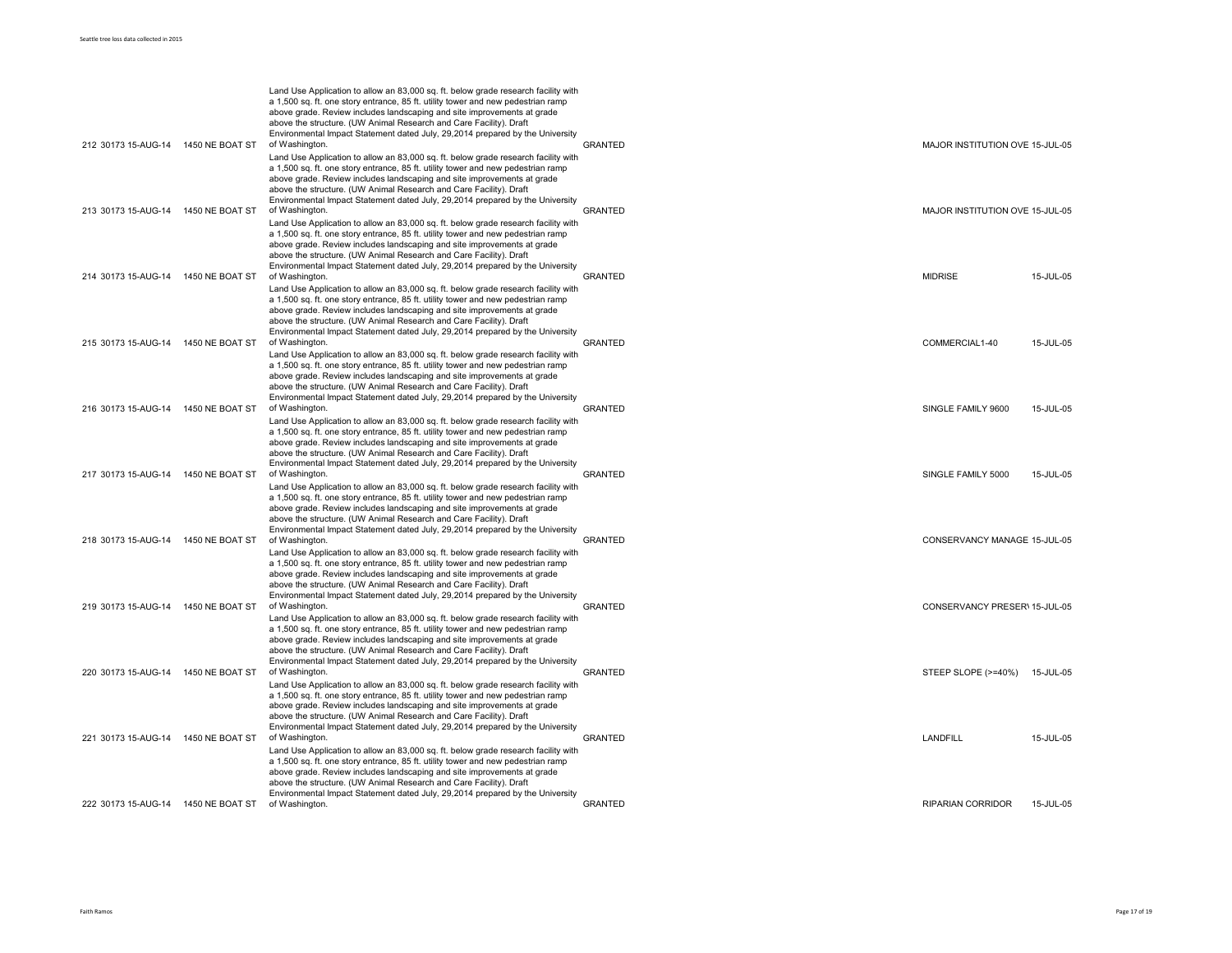| 223 30173 15-AUG-14 1450 NE BOAT ST | Land Use Application to allow an 83,000 sq. ft. below grade research facility with<br>a 1,500 sq. ft. one story entrance, 85 ft. utility tower and new pedestrian ramp<br>above grade. Review includes landscaping and site improvements at grade<br>above the structure. (UW Animal Research and Care Facility). Draft<br>Environmental Impact Statement dated July, 29,2014 prepared by the University<br>of Washington. | <b>GRANTED</b> | <b>WETLAND</b>                  | 15-JUL-05 |
|-------------------------------------|----------------------------------------------------------------------------------------------------------------------------------------------------------------------------------------------------------------------------------------------------------------------------------------------------------------------------------------------------------------------------------------------------------------------------|----------------|---------------------------------|-----------|
| 224 30173 15-AUG-14 1450 NE BOAT ST | Land Use Application to allow an 83,000 sq. ft. below grade research facility with<br>a 1,500 sq. ft. one story entrance, 85 ft. utility tower and new pedestrian ramp<br>above grade. Review includes landscaping and site improvements at grade<br>above the structure. (UW Animal Research and Care Facility). Draft<br>Environmental Impact Statement dated July, 29,2014 prepared by the University<br>of Washington. | <b>GRANTED</b> | PEAT SETTLEMENT PRON 05-AUG-08  |           |
|                                     | Land Use Application to allow an 83,000 sq. ft. below grade research facility with<br>a 1,500 sq. ft. one story entrance, 85 ft. utility tower and new pedestrian ramp<br>above grade. Review includes landscaping and site improvements at grade<br>above the structure. (UW Animal Research and Care Facility). Draft<br>Environmental Impact Statement dated July, 29,2014 prepared by the University                   |                |                                 |           |
| 225 30173 15-AUG-14 1450 NE BOAT ST | of Washington.<br>Land Use Application to allow an 83,000 sq. ft. below grade research facility with<br>a 1,500 sq. ft. one story entrance, 85 ft. utility tower and new pedestrian ramp<br>above grade. Review includes landscaping and site improvements at grade<br>above the structure. (UW Animal Research and Care Facility). Draft<br>Environmental Impact Statement dated July, 29,2014 prepared by the University | <b>GRANTED</b> | LIQUEFACTION PRONE S(15-JUL-05  |           |
| 226 30173 15-AUG-14 1450 NE BOAT ST | of Washington.<br>Land Use Application to allow an 83,000 sq. ft. below grade research facility with<br>a 1,500 sq. ft. one story entrance, 85 ft. utility tower and new pedestrian ramp<br>above grade. Review includes landscaping and site improvements at grade<br>above the structure. (UW Animal Research and Care Facility). Draft                                                                                  | <b>GRANTED</b> | CITY OWNED PROPERTY 31-OCT-13   |           |
| 227 30173 15-AUG-14 1450 NE BOAT ST | Environmental Impact Statement dated July, 29,2014 prepared by the University<br>of Washington.<br>Land Use Application to allow an 83,000 sq. ft. below grade research facility with<br>a 1,500 sq. ft. one story entrance, 85 ft. utility tower and new pedestrian ramp<br>above grade. Review includes landscaping and site improvements at grade<br>above the structure. (UW Animal Research and Care Facility). Draft | <b>GRANTED</b> | LOWRISE-2                       | 19-APR-11 |
| 228 30173 15-AUG-14 1450 NE BOAT ST | Environmental Impact Statement dated July, 29,2014 prepared by the University<br>of Washington.<br>Land Use Application to allow an 83,000 sq. ft. below grade research facility with<br>a 1,500 sq. ft. one story entrance, 85 ft. utility tower and new pedestrian ramp<br>above grade. Review includes landscaping and site improvements at grade<br>above the structure. (UW Animal Research and Care Facility). Draft | <b>GRANTED</b> | LOWRISE-3                       | 19-APR-11 |
| 229 30173 15-AUG-14 1450 NE BOAT ST | Environmental Impact Statement dated July, 29,2014 prepared by the University<br>of Washington.<br>Land Use Application to allow a two-story, 29,241 sq. ft. building for UW Police<br>Department. 44 parking spaces to be removed and 19 surface parking spaces                                                                                                                                                           | <b>GRANTED</b> | <b>URBAN COMMERCIAL</b>         | 15-JUN-15 |
|                                     | will be provided on the site. Existing office and clinic to be demolished (4,200 sq.<br>230 30174 20-AUG-14 3939 15TH AVE NE ft.) Determination of Non-Significance prepared by the University of Washington. GRANTED Godardh<br>Land Use Application to allow a two-story, 29,241 sq. ft. building for UW Police<br>Department. 44 parking spaces to be removed and 19 surface parking spaces                             |                | MAJOR INSTITUTION OVE 15-JUL-05 |           |
|                                     | will be provided on the site. Existing office and clinic to be demolished (4,200 sq.<br>231 30174 20-AUG-14 3939 15TH AVE NE ft.) Determination of Non-Significance prepared by the University of Washington. GRANTED Godardh<br>Land Use Application to allow a two-story, 29,241 sq. ft. building for UW Police<br>Department. 44 parking spaces to be removed and 19 surface parking spaces                             |                | <b>MIDRISE</b>                  | 15-JUL-05 |
|                                     | will be provided on the site. Existing office and clinic to be demolished (4,200 sq.<br>232 30174 20-AUG-14 3939 15TH AVE NE ft.) Determination of Non-Significance prepared by the University of Washington. GRANTED Godardh<br>Land Use Application to allow a two-story, 29,241 sq. ft. building for UW Police<br>Department. 44 parking spaces to be removed and 19 surface parking spaces                             |                | URBAN VILLAGE OVERLA 15-JUL-05  |           |
|                                     | will be provided on the site. Existing office and clinic to be demolished (4,200 sq.<br>233 30174 20-AUG-14 3939 15TH AVE NE ft.) Determination of Non-Significance prepared by the University of Washington. GRANTED Godardh<br>Land Use Application to allow a two-story, 29,241 sq. ft. building for UW Police<br>Department. 44 parking spaces to be removed and 19 surface parking spaces                             |                | CONTRACT REZONE                 | 15-JUL-05 |
|                                     | will be provided on the site. Existing office and clinic to be demolished (4,200 sq.<br>234 30174 20-AUG-14 3939 15TH AVE NE ft.) Determination of Non-Significance prepared by the University of Washington. GRANTED Godardh                                                                                                                                                                                              |                | ARTERIAL WITHIN 100FT 15-JUL-05 |           |